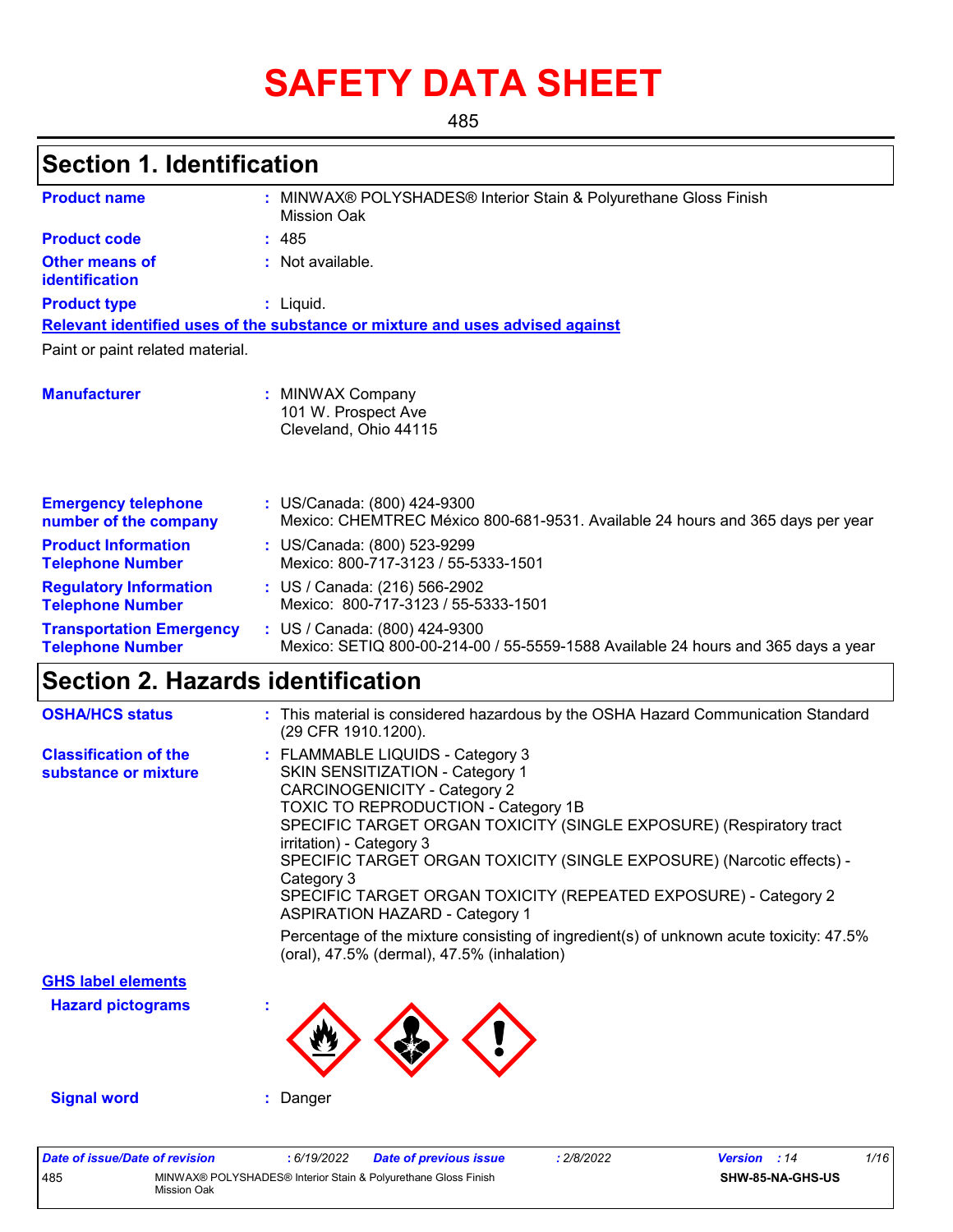### **Section 2. Hazards identification**

| <b>Hazard statements</b>                   | : Flammable liquid and vapor.<br>May be fatal if swallowed and enters airways.<br>May cause an allergic skin reaction.<br>May cause respiratory irritation.<br>May cause drowsiness or dizziness.<br>Suspected of causing cancer.<br>May damage fertility or the unborn child.<br>May cause damage to organs through prolonged or repeated exposure.                                                                                                                                                                                                                                         |
|--------------------------------------------|----------------------------------------------------------------------------------------------------------------------------------------------------------------------------------------------------------------------------------------------------------------------------------------------------------------------------------------------------------------------------------------------------------------------------------------------------------------------------------------------------------------------------------------------------------------------------------------------|
| <b>Precautionary statements</b>            |                                                                                                                                                                                                                                                                                                                                                                                                                                                                                                                                                                                              |
| <b>General</b>                             | : Read label before use. Keep out of reach of children. If medical advice is needed,<br>have product container or label at hand.                                                                                                                                                                                                                                                                                                                                                                                                                                                             |
| <b>Prevention</b>                          | : Obtain special instructions before use. Do not handle until all safety precautions have<br>been read and understood. Wear protective gloves, protective clothing and eye or face<br>protection. Keep away from heat, hot surfaces, sparks, open flames and other ignition<br>sources. No smoking. Use explosion-proof electrical, ventilating or lighting equipment.<br>Use non-sparking tools. Take action to prevent static discharges. Use only outdoors or<br>in a well-ventilated area. Do not breathe vapor. Contaminated work clothing must not<br>be allowed out of the workplace. |
| <b>Response</b>                            | : IF exposed or concerned: Get medical advice or attention. IF INHALED: Remove<br>person to fresh air and keep comfortable for breathing. Call a POISON CENTER or<br>doctor if you feel unwell. IF SWALLOWED: Immediately call a POISON CENTER or<br>doctor. Do NOT induce vomiting. IF ON SKIN (or hair): Take off immediately all<br>contaminated clothing. Rinse skin with water. Wash contaminated clothing before<br>reuse. IF ON SKIN: Wash with plenty of water. If skin irritation or rash occurs: Get<br>medical advice or attention.                                               |
| <b>Storage</b>                             | : Store locked up. Store in a well-ventilated place. Keep container tightly closed. Keep<br>cool.                                                                                                                                                                                                                                                                                                                                                                                                                                                                                            |
| <b>Disposal</b>                            | : Dispose of contents and container in accordance with all local, regional, national and<br>international regulations.                                                                                                                                                                                                                                                                                                                                                                                                                                                                       |
| <b>Supplemental label</b><br>elements      | DELAYED EFFECTS FROM LONG TERM OVEREXPOSURE. Contains solvents which<br>can cause permanent brain and nervous system damage. Intentional misuse by<br>deliberately concentrating and inhaling the contents can be harmful or fatal. WARNING:<br>This product contains chemicals known to the State of California to cause cancer and<br>birth defects or other reproductive harm.                                                                                                                                                                                                            |
|                                            | Please refer to the SDS for additional information. Keep out of reach of children. Do not<br>transfer contents to other containers for storage.                                                                                                                                                                                                                                                                                                                                                                                                                                              |
| <b>Hazards not otherwise</b><br>classified | : DANGER: Rags, steel wool, other waste soaked with this product, and sanding residue<br>may spontaneously catch fire if improperly discarded. Immediately place rags, steel<br>wool, other waste soaked with this product, and sanding residue in a sealed, water-filled,<br>metal container. Dispose of in accordance with local fire regulations.                                                                                                                                                                                                                                         |
|                                            |                                                                                                                                                                                                                                                                                                                                                                                                                                                                                                                                                                                              |

## **Section 3. Composition/information on ingredients**

| <b>Substance/mixture</b> | : Mixture        |
|--------------------------|------------------|
| <b>Other means of</b>    | : Not available. |
| <b>identification</b>    |                  |

**CAS number/other identifiers**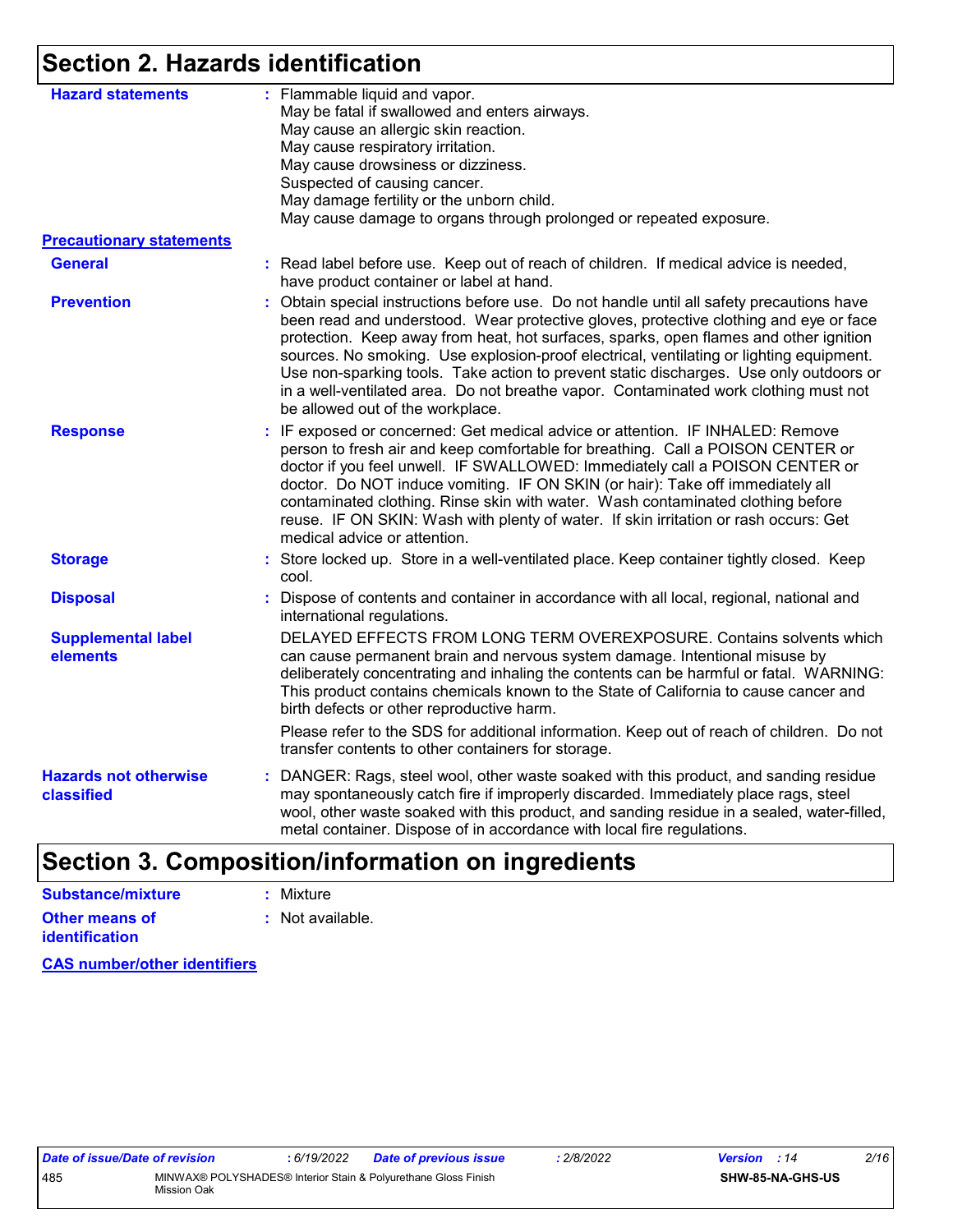### **Section 3. Composition/information on ingredients**

| <b>Ingredient name</b>      | % by weight | <b>CAS number</b> |
|-----------------------------|-------------|-------------------|
| Light Aliphatic Hydrocarbon | l≥25 - ≤50  | 64742-47-8        |
| Light Aliphatic Hydrocarbon | 210 - ≤25   | 64742-47-8        |
| <b>Aliphatic Solvent</b>    | ≤10         | 64742-47-8        |
| Light Aromatic Hydrocarbons | $<$ 1       | 64742-95-6        |
| Cobalt 2-Ethylhexanoate     | <1          | 136-52-7          |
| trimethylbenzene            | l≤0.3       | 25551-13-7        |
| Naphthenic Acid             | l≤0.3       | 1338-24-5         |
| 1,3,5-Trimethylbenzene      | l≤0.3       | 108-67-8          |
| 1,2,4-Trimethylbenzene      | ≤0.3        | 95-63-6           |
| Methyl Ethyl Ketoxime       | ≤0.3        | $96-29-7$         |

Any concentration shown as a range is to protect confidentiality or is due to batch variation.

**There are no additional ingredients present which, within the current knowledge of the supplier and in the concentrations applicable, are classified and hence require reporting in this section.**

**Occupational exposure limits, if available, are listed in Section 8.**

### **Section 4. First aid measures**

| <b>Description of necessary first aid measures</b> |                                                                                                                                                                                                                                                                                                                                                                                                                                                                                                                                                                                                                                                                                                                                                         |
|----------------------------------------------------|---------------------------------------------------------------------------------------------------------------------------------------------------------------------------------------------------------------------------------------------------------------------------------------------------------------------------------------------------------------------------------------------------------------------------------------------------------------------------------------------------------------------------------------------------------------------------------------------------------------------------------------------------------------------------------------------------------------------------------------------------------|
| <b>Eye contact</b>                                 | : Immediately flush eyes with plenty of water, occasionally lifting the upper and lower<br>eyelids. Check for and remove any contact lenses. Continue to rinse for at least 10<br>minutes. Get medical attention.                                                                                                                                                                                                                                                                                                                                                                                                                                                                                                                                       |
| <b>Inhalation</b>                                  | : Remove victim to fresh air and keep at rest in a position comfortable for breathing. If it<br>is suspected that fumes are still present, the rescuer should wear an appropriate mask<br>or self-contained breathing apparatus. If not breathing, if breathing is irregular or if<br>respiratory arrest occurs, provide artificial respiration or oxygen by trained personnel. It<br>may be dangerous to the person providing aid to give mouth-to-mouth resuscitation.<br>Get medical attention. If necessary, call a poison center or physician. If unconscious,<br>place in recovery position and get medical attention immediately. Maintain an open<br>airway. Loosen tight clothing such as a collar, tie, belt or waistband.                    |
| <b>Skin contact</b>                                | : Wash with plenty of soap and water. Remove contaminated clothing and shoes. Wash<br>contaminated clothing thoroughly with water before removing it, or wear gloves.<br>Continue to rinse for at least 10 minutes. Get medical attention. In the event of any<br>complaints or symptoms, avoid further exposure. Wash clothing before reuse. Clean<br>shoes thoroughly before reuse.                                                                                                                                                                                                                                                                                                                                                                   |
| <b>Ingestion</b>                                   | : Get medical attention immediately. Call a poison center or physician. Wash out mouth<br>with water. Remove dentures if any. If material has been swallowed and the exposed<br>person is conscious, give small quantities of water to drink. Stop if the exposed person<br>feels sick as vomiting may be dangerous. Aspiration hazard if swallowed. Can enter<br>lungs and cause damage. Do not induce vomiting. If vomiting occurs, the head should<br>be kept low so that vomit does not enter the lungs. Never give anything by mouth to an<br>unconscious person. If unconscious, place in recovery position and get medical<br>attention immediately. Maintain an open airway. Loosen tight clothing such as a collar,<br>tie, belt or waistband. |

#### **Most important symptoms/effects, acute and delayed**

| <b>Potential acute health effects</b> |                                                                                                                              |
|---------------------------------------|------------------------------------------------------------------------------------------------------------------------------|
| <b>Eye contact</b>                    | : No known significant effects or critical hazards.                                                                          |
| <b>Inhalation</b>                     | : Can cause central nervous system (CNS) depression. May cause drowsiness or<br>dizziness. May cause respiratory irritation. |
| <b>Skin contact</b>                   | : May cause an allergic skin reaction.                                                                                       |
| <b>Ingestion</b>                      | : Can cause central nervous system (CNS) depression. May be fatal if swallowed and<br>enters airways.                        |

| Date of issue/Date of revision |             | : 6/19/2022 | <b>Date of previous issue</b>                                  | .2/8/2022 | <b>Version</b> : 14 |                         | 3/16 |
|--------------------------------|-------------|-------------|----------------------------------------------------------------|-----------|---------------------|-------------------------|------|
| 485                            | Mission Oak |             | MINWAX® POLYSHADES® Interior Stain & Polyurethane Gloss Finish |           |                     | <b>SHW-85-NA-GHS-US</b> |      |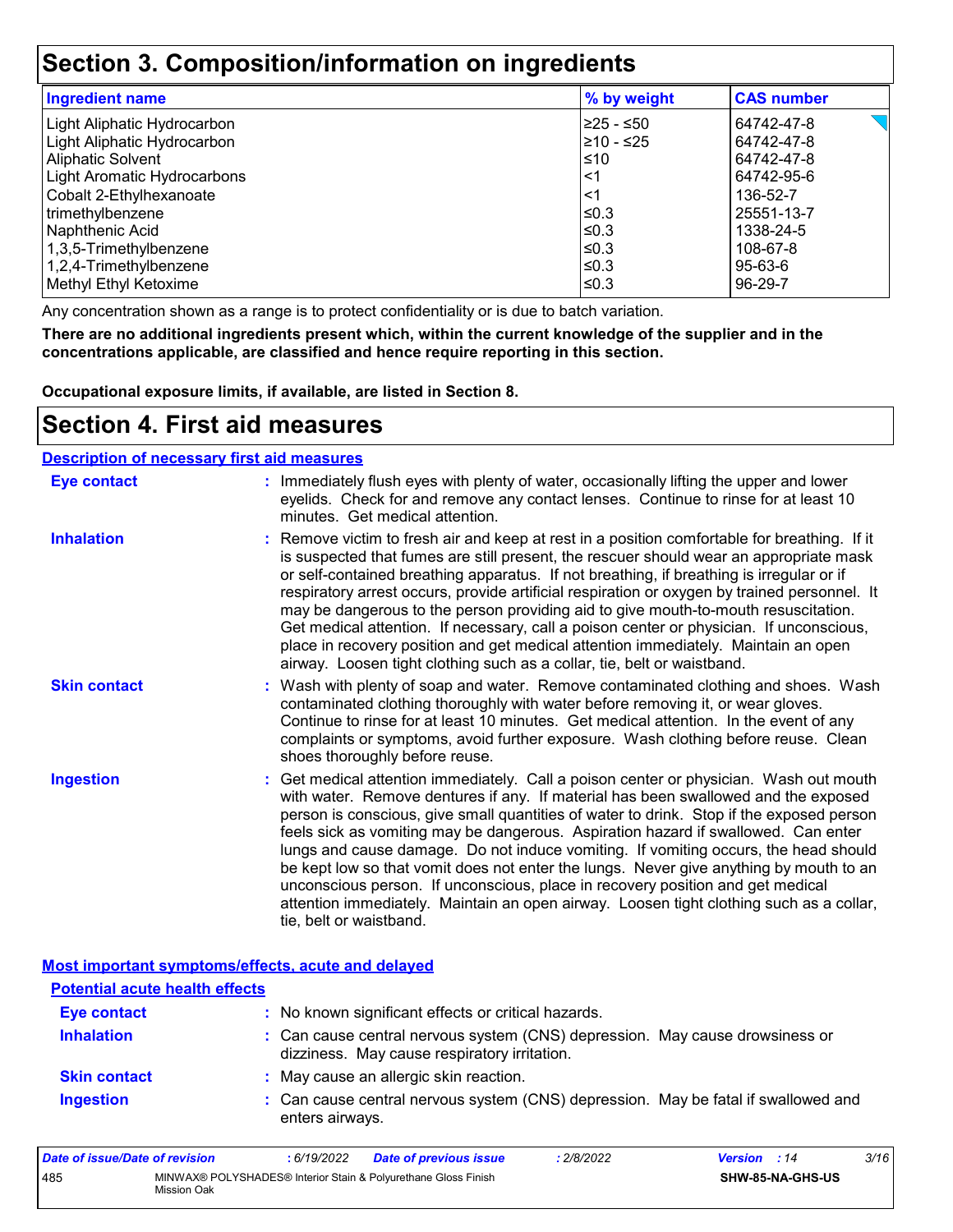# **Section 4. First aid measures**

| Over-exposure signs/symptoms |                                                                                                                                                                                                                                                                         |
|------------------------------|-------------------------------------------------------------------------------------------------------------------------------------------------------------------------------------------------------------------------------------------------------------------------|
| <b>Eye contact</b>           | : No specific data.                                                                                                                                                                                                                                                     |
| <b>Inhalation</b>            | : Adverse symptoms may include the following:<br>respiratory tract irritation<br>coughing<br>nausea or vomiting<br>headache<br>drowsiness/fatigue<br>dizziness/vertigo<br>unconsciousness<br>reduced fetal weight<br>increase in fetal deaths<br>skeletal malformations |
| <b>Skin contact</b>          | : Adverse symptoms may include the following:<br>irritation<br>redness<br>reduced fetal weight<br>increase in fetal deaths<br>skeletal malformations                                                                                                                    |
| <b>Ingestion</b>             | : Adverse symptoms may include the following:<br>nausea or vomiting<br>reduced fetal weight<br>increase in fetal deaths<br>skeletal malformations                                                                                                                       |
|                              | <b>Indication of immediate medical attention and special treatment needed, if necessary</b>                                                                                                                                                                             |
| Natos to physician           | Exact experience Contact poison tractment epocialist immor-                                                                                                                                                                                                             |

| <b>Notes to physician</b>         | : Treat symptomatically. Contact poison treatment specialist immediately if large<br>quantities have been ingested or inhaled.                                                                                                                                                                                                                                                                                  |
|-----------------------------------|-----------------------------------------------------------------------------------------------------------------------------------------------------------------------------------------------------------------------------------------------------------------------------------------------------------------------------------------------------------------------------------------------------------------|
| <b>Specific treatments</b>        | : No specific treatment.                                                                                                                                                                                                                                                                                                                                                                                        |
| <b>Protection of first-aiders</b> | : No action shall be taken involving any personal risk or without suitable training. If it is<br>suspected that fumes are still present, the rescuer should wear an appropriate mask or<br>self-contained breathing apparatus. It may be dangerous to the person providing aid to<br>give mouth-to-mouth resuscitation. Wash contaminated clothing thoroughly with water<br>before removing it, or wear gloves. |

**See toxicological information (Section 11)**

## **Section 5. Fire-fighting measures**

| <b>Extinguishing media</b>                           |                                                                                                                                                                                                                                                                                                                                                                                                                          |
|------------------------------------------------------|--------------------------------------------------------------------------------------------------------------------------------------------------------------------------------------------------------------------------------------------------------------------------------------------------------------------------------------------------------------------------------------------------------------------------|
| <b>Suitable extinguishing</b><br>media               | : Use dry chemical, $CO2$ , water spray (fog) or foam.                                                                                                                                                                                                                                                                                                                                                                   |
| Unsuitable extinguishing<br>media                    | : Do not use water jet.                                                                                                                                                                                                                                                                                                                                                                                                  |
| <b>Specific hazards arising</b><br>from the chemical | : Flammable liquid and vapor. Runoff to sewer may create fire or explosion hazard. In a<br>fire or if heated, a pressure increase will occur and the container may burst, with the risk<br>of a subsequent explosion. The vapor/gas is heavier than air and will spread along the<br>ground. Vapors may accumulate in low or confined areas or travel a considerable<br>distance to a source of ignition and flash back. |
| <b>Hazardous thermal</b><br>decomposition products   | : Decomposition products may include the following materials:<br>carbon dioxide<br>carbon monoxide                                                                                                                                                                                                                                                                                                                       |

| Date of issue/Date of revision |                                                                               | : 6/19/2022 | <b>Date of previous issue</b> | 2/8/2022 | <b>Version</b> : 14 |                         | 4/16 |
|--------------------------------|-------------------------------------------------------------------------------|-------------|-------------------------------|----------|---------------------|-------------------------|------|
| 485                            | MINWAX® POLYSHADES® Interior Stain & Polyurethane Gloss Finish<br>Mission Oak |             |                               |          |                     | <b>SHW-85-NA-GHS-US</b> |      |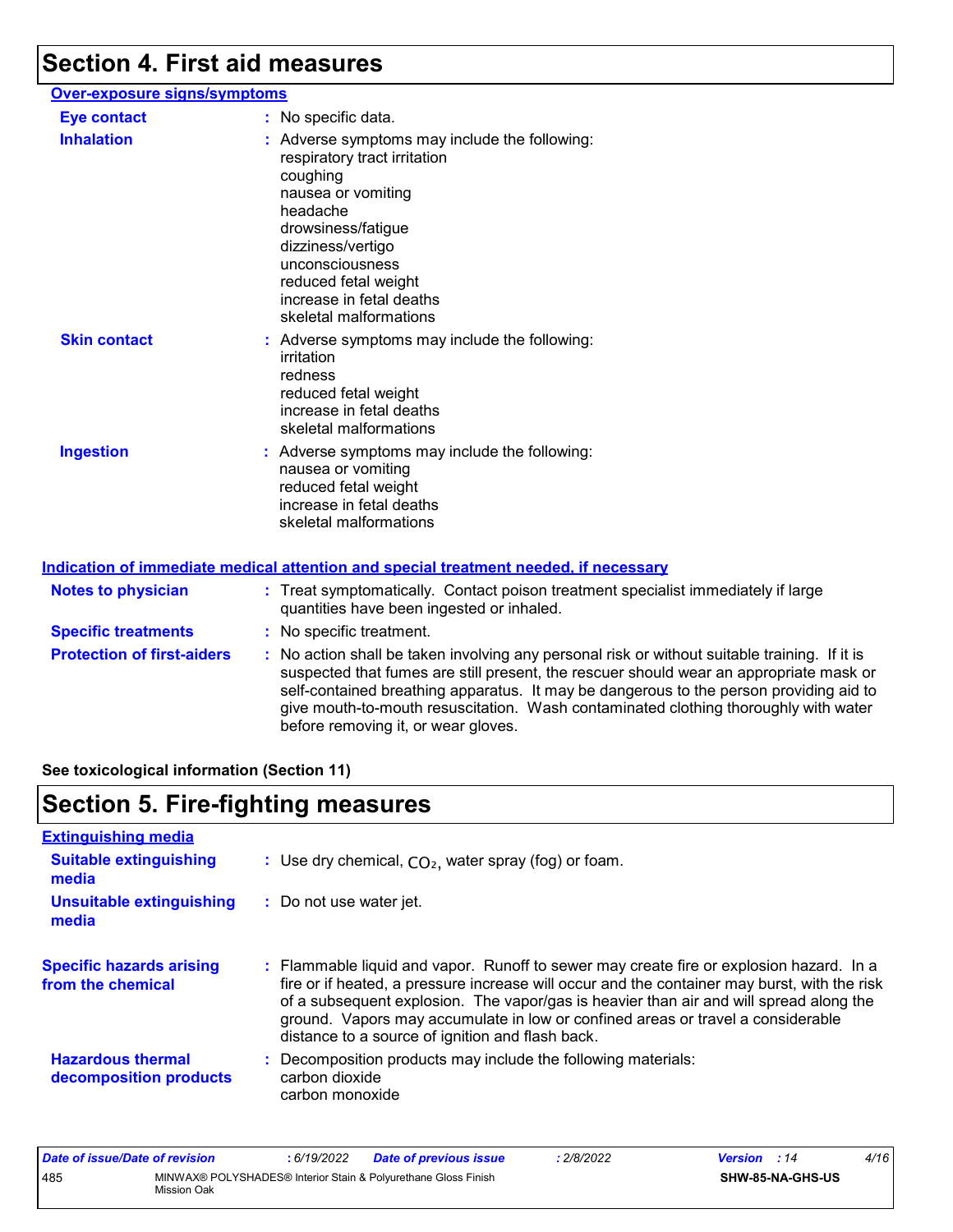### **Section 5. Fire-fighting measures**

| <b>Special protective actions</b><br>for fire-fighters   | : Promptly isolate the scene by removing all persons from the vicinity of the incident if<br>there is a fire. No action shall be taken involving any personal risk or without suitable<br>training. Move containers from fire area if this can be done without risk. Use water<br>spray to keep fire-exposed containers cool. |  |
|----------------------------------------------------------|-------------------------------------------------------------------------------------------------------------------------------------------------------------------------------------------------------------------------------------------------------------------------------------------------------------------------------|--|
| <b>Special protective</b><br>equipment for fire-fighters | : Fire-fighters should wear appropriate protective equipment and self-contained breathing<br>apparatus (SCBA) with a full face-piece operated in positive pressure mode.                                                                                                                                                      |  |

### **Section 6. Accidental release measures**

|                                                                                                                                                                                                                                                                     | Personal precautions, protective equipment and emergency procedures                                                                                                                                                                                                                                                                                                                                                                                                                                                                                                                                                                                                                                                                                                  |
|---------------------------------------------------------------------------------------------------------------------------------------------------------------------------------------------------------------------------------------------------------------------|----------------------------------------------------------------------------------------------------------------------------------------------------------------------------------------------------------------------------------------------------------------------------------------------------------------------------------------------------------------------------------------------------------------------------------------------------------------------------------------------------------------------------------------------------------------------------------------------------------------------------------------------------------------------------------------------------------------------------------------------------------------------|
| For non-emergency<br>personnel                                                                                                                                                                                                                                      | : No action shall be taken involving any personal risk or without suitable training.<br>Evacuate surrounding areas. Keep unnecessary and unprotected personnel from<br>entering. Do not touch or walk through spilled material. Shut off all ignition sources.<br>No flares, smoking or flames in hazard area. Avoid breathing vapor or mist. Provide<br>adequate ventilation. Wear appropriate respirator when ventilation is inadequate. Put<br>on appropriate personal protective equipment.                                                                                                                                                                                                                                                                      |
| For emergency responders                                                                                                                                                                                                                                            | : If specialized clothing is required to deal with the spillage, take note of any information in<br>Section 8 on suitable and unsuitable materials. See also the information in "For non-<br>emergency personnel".                                                                                                                                                                                                                                                                                                                                                                                                                                                                                                                                                   |
| <b>Environmental precautions</b><br>: Avoid dispersal of spilled material and runoff and contact with soil, waterways, drains<br>and sewers. Inform the relevant authorities if the product has caused environmental<br>pollution (sewers, waterways, soil or air). |                                                                                                                                                                                                                                                                                                                                                                                                                                                                                                                                                                                                                                                                                                                                                                      |
| <b>Methods and materials for containment and cleaning up</b>                                                                                                                                                                                                        |                                                                                                                                                                                                                                                                                                                                                                                                                                                                                                                                                                                                                                                                                                                                                                      |
| <b>Small spill</b>                                                                                                                                                                                                                                                  | : Stop leak if without risk. Move containers from spill area. Use spark-proof tools and<br>explosion-proof equipment. Dilute with water and mop up if water-soluble. Alternatively,<br>or if water-insoluble, absorb with an inert dry material and place in an appropriate waste<br>disposal container. Dispose of via a licensed waste disposal contractor.                                                                                                                                                                                                                                                                                                                                                                                                        |
| <b>Large spill</b>                                                                                                                                                                                                                                                  | : Stop leak if without risk. Move containers from spill area. Use spark-proof tools and<br>explosion-proof equipment. Approach release from upwind. Prevent entry into sewers,<br>water courses, basements or confined areas. Wash spillages into an effluent treatment<br>plant or proceed as follows. Contain and collect spillage with non-combustible,<br>absorbent material e.g. sand, earth, vermiculite or diatomaceous earth and place in<br>container for disposal according to local regulations (see Section 13). Dispose of via a<br>licensed waste disposal contractor. Contaminated absorbent material may pose the<br>same hazard as the spilled product. Note: see Section 1 for emergency contact<br>information and Section 13 for waste disposal. |

### **Section 7. Handling and storage**

#### **Precautions for safe handling**

| <b>Protective measures</b> | : Put on appropriate personal protective equipment (see Section 8). Persons with a<br>history of skin sensitization problems should not be employed in any process in which<br>this product is used. Avoid exposure - obtain special instructions before use. Avoid<br>exposure during pregnancy. Do not handle until all safety precautions have been read<br>and understood. Do not get in eyes or on skin or clothing. Do not breathe vapor or mist.<br>Do not swallow. Use only with adequate ventilation. Wear appropriate respirator when<br>ventilation is inadequate. Do not enter storage areas and confined spaces unless<br>adequately ventilated. Keep in the original container or an approved alternative made<br>from a compatible material, kept tightly closed when not in use. Store and use away<br>from heat, sparks, open flame or any other ignition source. Use explosion-proof<br>electrical (ventilating, lighting and material handling) equipment. Use only non-sparking<br>tools. Take precautionary measures against electrostatic discharges. Empty containers |
|----------------------------|----------------------------------------------------------------------------------------------------------------------------------------------------------------------------------------------------------------------------------------------------------------------------------------------------------------------------------------------------------------------------------------------------------------------------------------------------------------------------------------------------------------------------------------------------------------------------------------------------------------------------------------------------------------------------------------------------------------------------------------------------------------------------------------------------------------------------------------------------------------------------------------------------------------------------------------------------------------------------------------------------------------------------------------------------------------------------------------------|
|                            | retain product residue and can be hazardous. Do not reuse container.                                                                                                                                                                                                                                                                                                                                                                                                                                                                                                                                                                                                                                                                                                                                                                                                                                                                                                                                                                                                                         |

| Date of issue/Date of revision |             | 6/19/2022 | <b>Date of previous issue</b>                                  | 2/8/2022 | <b>Version</b> : 14 |                  | 5/16 |
|--------------------------------|-------------|-----------|----------------------------------------------------------------|----------|---------------------|------------------|------|
| 485                            | Mission Oak |           | MINWAX® POLYSHADES® Interior Stain & Polyurethane Gloss Finish |          |                     | SHW-85-NA-GHS-US |      |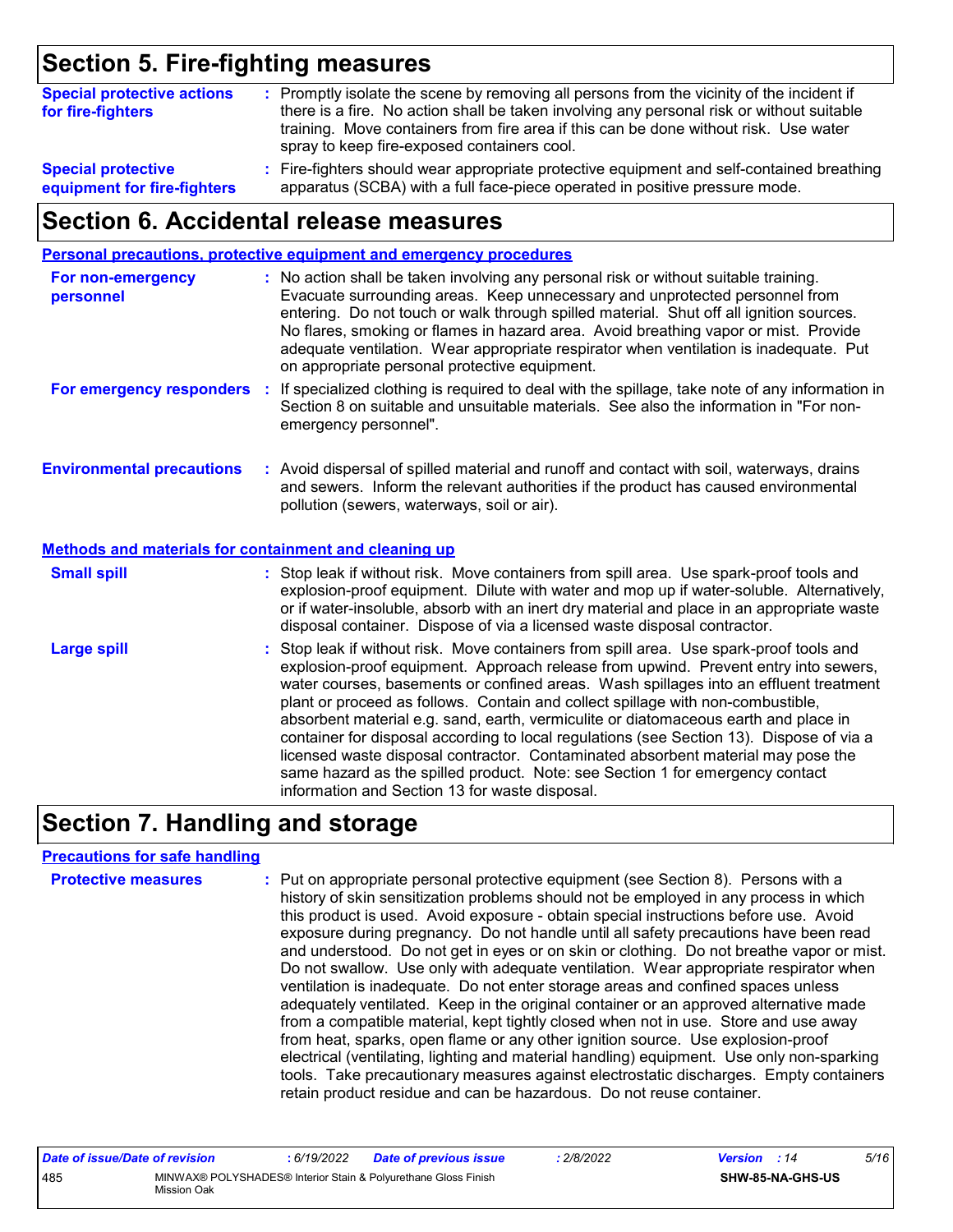### **Section 7. Handling and storage**

| <b>Advice on general</b><br>occupational hygiene                                 | : Eating, drinking and smoking should be prohibited in areas where this material is<br>handled, stored and processed. Workers should wash hands and face before eating,<br>drinking and smoking. Remove contaminated clothing and protective equipment before<br>entering eating areas. See also Section 8 for additional information on hygiene<br>measures.                                                                                                                                                                                                                                                                                                                                                          |
|----------------------------------------------------------------------------------|------------------------------------------------------------------------------------------------------------------------------------------------------------------------------------------------------------------------------------------------------------------------------------------------------------------------------------------------------------------------------------------------------------------------------------------------------------------------------------------------------------------------------------------------------------------------------------------------------------------------------------------------------------------------------------------------------------------------|
| <b>Conditions for safe storage,</b><br>including any<br><b>incompatibilities</b> | Store in accordance with local regulations. Store in a segregated and approved area.<br>÷.<br>Store in original container protected from direct sunlight in a dry, cool and well-ventilated<br>area, away from incompatible materials (see Section 10) and food and drink. Store<br>locked up. Eliminate all ignition sources. Separate from oxidizing materials. Keep<br>container tightly closed and sealed until ready for use. Containers that have been<br>opened must be carefully resealed and kept upright to prevent leakage. Do not store in<br>unlabeled containers. Use appropriate containment to avoid environmental<br>contamination. See Section 10 for incompatible materials before handling or use. |

### **Section 8. Exposure controls/personal protection**

#### **Control parameters**

### **Occupational exposure limits (OSHA United States)**

| <b>Ingredient name</b>             | CAS#       | <b>Exposure limits</b>                                                                                                                                                                                      |
|------------------------------------|------------|-------------------------------------------------------------------------------------------------------------------------------------------------------------------------------------------------------------|
| Light Aliphatic Hydrocarbon        | 64742-47-8 | ACGIH TLV (United States, 1/2021).<br>Absorbed through skin.<br>TWA: 200 mg/m <sup>3</sup> , (as total hydrocarbon<br>vapor) 8 hours.                                                                       |
| Light Aliphatic Hydrocarbon        | 64742-47-8 | ACGIH TLV (United States, 1/2021).<br>Absorbed through skin.<br>TWA: 200 mg/m <sup>3</sup> , (as total hydrocarbon<br>vapor) 8 hours.                                                                       |
| <b>Aliphatic Solvent</b>           | 64742-47-8 | ACGIH TLV (United States, 1/2021).<br>Absorbed through skin.<br>TWA: 200 mg/m <sup>3</sup> , (as total hydrocarbon<br>vapor) 8 hours.                                                                       |
| <b>Light Aromatic Hydrocarbons</b> | 64742-95-6 | None.                                                                                                                                                                                                       |
| Cobalt 2-Ethylhexanoate            | 136-52-7   | ACGIH TLV (United States, 1/2021). Skin<br>sensitizer. Inhalation sensitizer.<br>TWA: $0.02$ mg/m <sup>3</sup> , (as Co) 8 hours.                                                                           |
| trimethylbenzene                   | 25551-13-7 | ACGIH TLV (United States, 1/2021).<br>TWA: 25 ppm 8 hours.<br>TWA: 123 mg/m <sup>3</sup> 8 hours.                                                                                                           |
| Naphthenic Acid                    | 1338-24-5  | None.                                                                                                                                                                                                       |
| 1,3,5-Trimethylbenzene             | 108-67-8   | ACGIH TLV (United States, 1/2021).<br>TWA: 25 ppm 8 hours.<br>TWA: $123$ mg/m <sup>3</sup> 8 hours.<br>NIOSH REL (United States, 10/2020).<br>TWA: 25 ppm 10 hours.<br>TWA: 125 mg/m <sup>3</sup> 10 hours. |
| 1,2,4-Trimethylbenzene             | 95-63-6    | ACGIH TLV (United States, 1/2021).<br>TWA: 25 ppm 8 hours.<br>TWA: 123 mg/m <sup>3</sup> 8 hours.<br>NIOSH REL (United States, 10/2020).<br>TWA: 25 ppm 10 hours.<br>TWA: 125 mg/m <sup>3</sup> 10 hours.   |
| Methyl Ethyl Ketoxime              | 96-29-7    | OARS WEEL (United States, 1/2021). Skin<br>sensitizer.<br>TWA: 10 ppm 8 hours.                                                                                                                              |

#### **Occupational exposure limits (Canada)**

| Date of issue/Date of revision |             | : 6/19/2022 | <b>Date of previous issue</b>                                  | 2/8/2022 | <b>Version</b> : 14 |                         | 6/16 |
|--------------------------------|-------------|-------------|----------------------------------------------------------------|----------|---------------------|-------------------------|------|
| 485                            | Mission Oak |             | MINWAX® POLYSHADES® Interior Stain & Polyurethane Gloss Finish |          |                     | <b>SHW-85-NA-GHS-US</b> |      |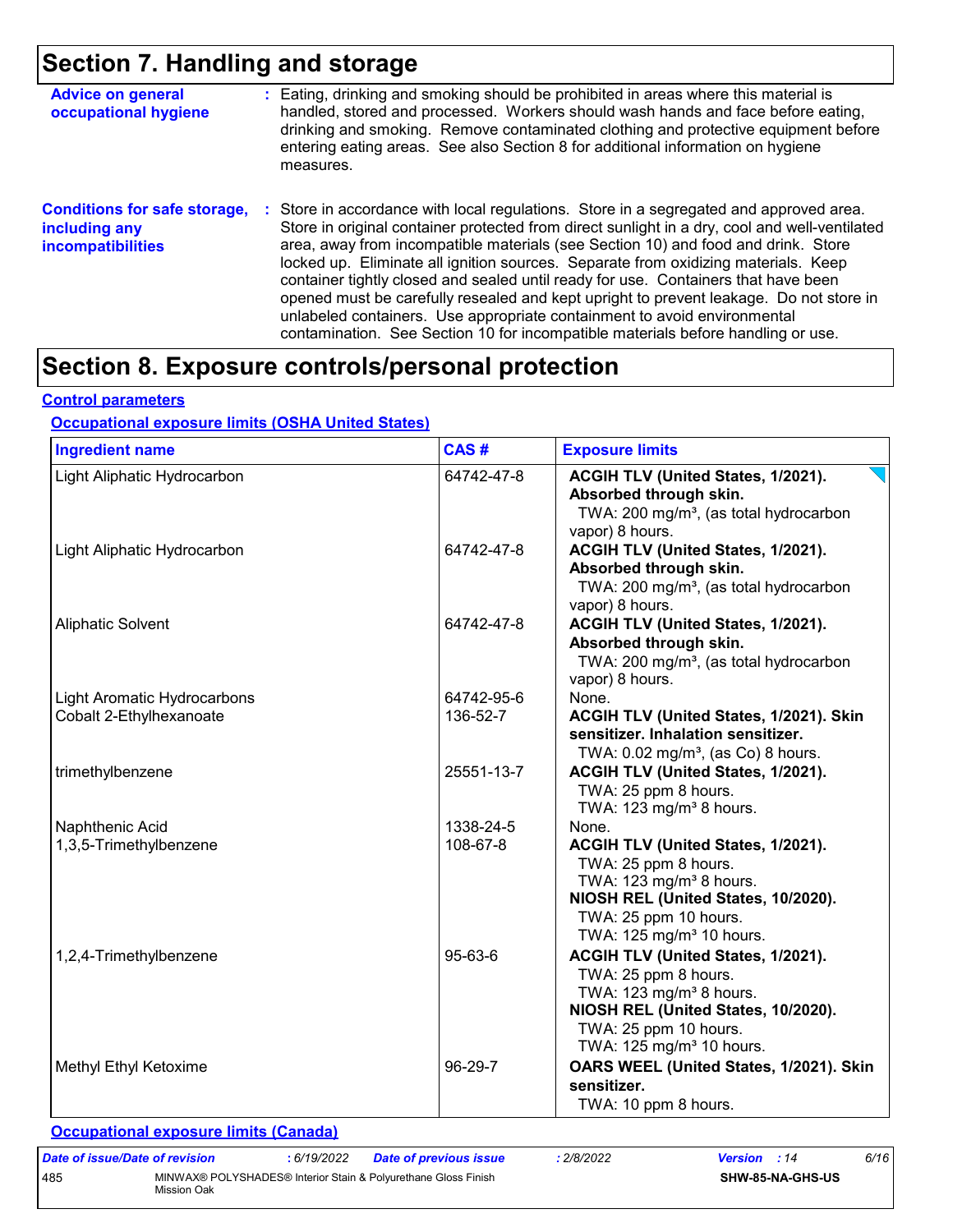# **Section 8. Exposure controls/personal protection**

| <b>Ingredient name</b>                            | CAS#       | <b>Exposure limits</b>                                                                                                                                                                                                                                                                                                                                                                                                                                                                                                                                                      |
|---------------------------------------------------|------------|-----------------------------------------------------------------------------------------------------------------------------------------------------------------------------------------------------------------------------------------------------------------------------------------------------------------------------------------------------------------------------------------------------------------------------------------------------------------------------------------------------------------------------------------------------------------------------|
| Petroleum refining, hydrotreated light distillate | 64742-47-8 | <b>CA British Columbia Provincial (Canada,</b><br>6/2021). Absorbed through skin.<br>TWA: 200 mg/m <sup>3</sup> , (as total hydrocarbon<br>vapour) 8 hours.<br>CA Alberta Provincial (Canada, 6/2018).<br>Absorbed through skin.<br>8 hrs OEL: 200 mg/m <sup>3</sup> , (as total hydrocarbon<br>vapour) 8 hours.<br>CA Ontario Provincial (Canada, 6/2019).<br>Absorbed through skin.<br>TWA: 200 mg/m <sup>3</sup> , (as total hydrocarbon<br>vapour) 8 hours.                                                                                                             |
| Petroleum refining, hydrotreated light distillate | 64742-47-8 | <b>CA British Columbia Provincial (Canada,</b><br>6/2021). Absorbed through skin.<br>TWA: 200 mg/m <sup>3</sup> , (as total hydrocarbon<br>vapour) 8 hours.<br>CA Alberta Provincial (Canada, 6/2018).<br>Absorbed through skin.<br>8 hrs OEL: 200 mg/m <sup>3</sup> , (as total hydrocarbon<br>vapour) 8 hours.<br>CA Ontario Provincial (Canada, 6/2019).<br>Absorbed through skin.<br>TWA: 200 mg/m <sup>3</sup> , (as total hydrocarbon<br>vapour) 8 hours.                                                                                                             |
| Petroleum refining, hydrotreated light distillate | 64742-47-8 | <b>CA British Columbia Provincial (Canada,</b><br>6/2021). Absorbed through skin.<br>TWA: 200 mg/m <sup>3</sup> , (as total hydrocarbon<br>vapour) 8 hours.<br>CA Alberta Provincial (Canada, 6/2018).<br>Absorbed through skin.<br>8 hrs OEL: 200 mg/m <sup>3</sup> , (as total hydrocarbon<br>vapour) 8 hours.<br>CA Ontario Provincial (Canada, 6/2019).<br>Absorbed through skin.<br>TWA: 200 mg/m <sup>3</sup> , (as total hydrocarbon<br>vapour) 8 hours.                                                                                                             |
| Cobalt 2-Ethylhexanoate                           | 136-52-7   | <b>CA British Columbia Provincial (Canada,</b><br>6/2021). Skin sensitizer. Inhalation<br>sensitizer.<br>TWA: 0.02 mg/m <sup>3</sup> , (as Co, Total) 8 hours.<br>CA Quebec Provincial (Canada, 6/2021).<br>Skin sensitizer.<br>TWAEV: 0.02 mg/m <sup>3</sup> , (as Co) 8 hours.<br>CA Ontario Provincial (Canada, 6/2019).<br>TWA: $0.02$ mg/m <sup>3</sup> , (as Co) 8 hours.<br><b>CA Saskatchewan Provincial (Canada,</b><br>7/2013).<br>STEL: 0.06 mg/m <sup>3</sup> , (measured as Co) 15<br>minutes.<br>TWA: $0.02$ mg/m <sup>3</sup> , (measured as Co) 8<br>hours. |
| Methyl Ethyl Ketoxime                             | 96-29-7    | OARS WEEL (United States, 1/2021). Skin<br>sensitizer.<br>TWA: 10 ppm 8 hours.                                                                                                                                                                                                                                                                                                                                                                                                                                                                                              |

*Date of issue/Date of revision* **:** *6/19/2022 Date of previous issue : 2/8/2022 Version : 14 7/16* 485 MINWAX® POLYSHADES® Interior Stain & Polyurethane Gloss Finish Mission Oak **SHW-85-NA-GHS-US**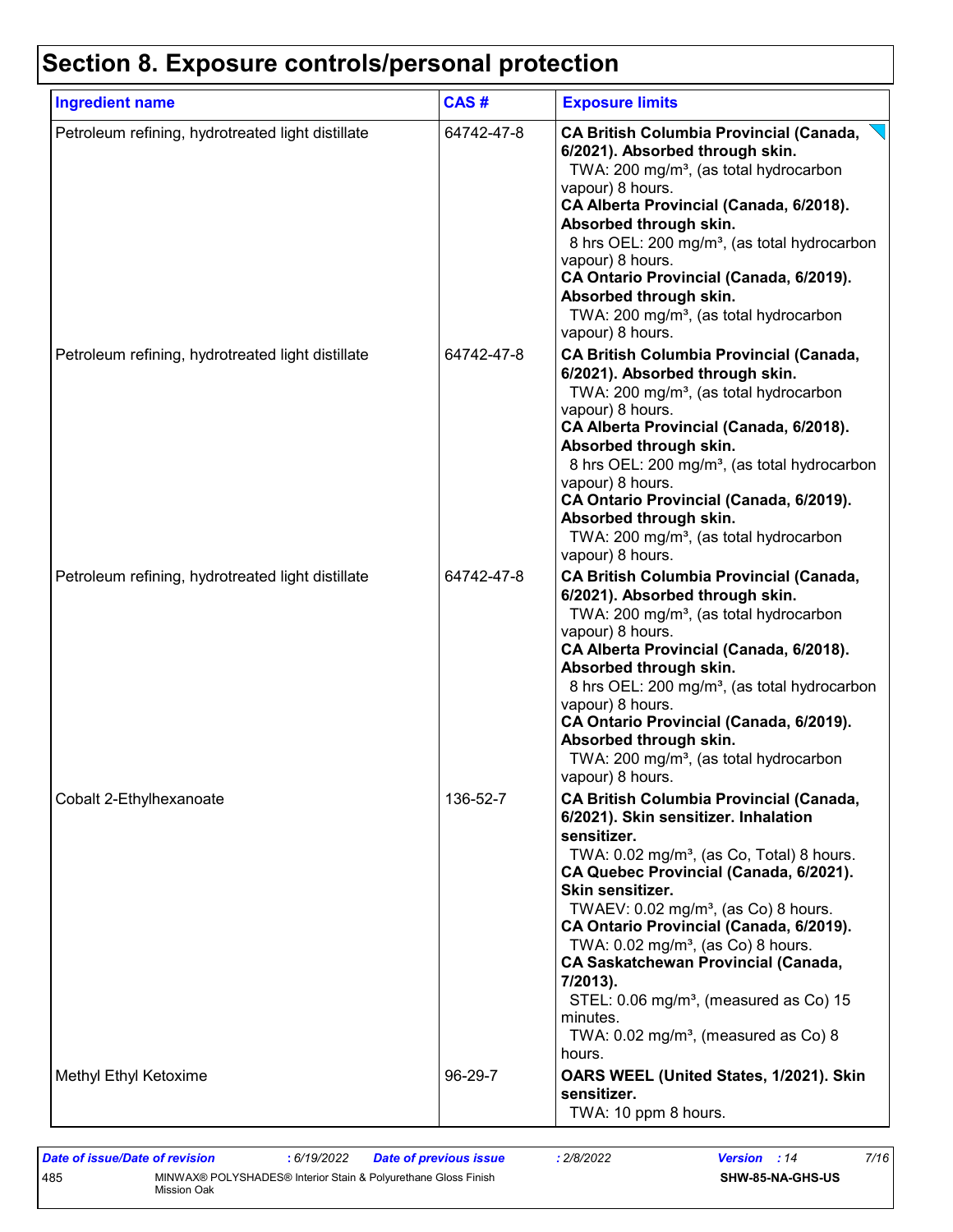### **Section 8. Exposure controls/personal protection**

#### Light Aliphatic Hydrocarbon 64742-47-8 **ACGIH TLV (United States, 1/2021). Absorbed through skin.** TWA: 200 mg/m<sup>3</sup>, (as total hydrocarbon vapor) 8 hours. Light Aliphatic Hydrocarbon **Contract 104742-47-8 ACGIH TLV (United States, 1/2021). Absorbed through skin.** TWA: 200 mg/m<sup>3</sup>, (as total hydrocarbon vapor) 8 hours. Aliphatic Solvent **64742-47-8 ACGIH TLV (United States, 1/2021). ACGIH TLV (United States, 1/2021). Absorbed through skin.** TWA: 200 mg/m<sup>3</sup>, (as total hydrocarbon vapor) 8 hours. Cobalt 2-Ethylhexanoate 136-52-7 **NOM-010-STPS-2014 (Mexico, 4/2016).** TWA:  $0.02$  mg/m<sup>3</sup>, (as Co) 8 hours. **Exposure limits Occupational exposure limits (Mexico) CAS #**

| <b>Appropriate engineering</b><br><b>controls</b> | : Use only with adequate ventilation. Use process enclosures, local exhaust ventilation or<br>other engineering controls to keep worker exposure to airborne contaminants below any<br>recommended or statutory limits. The engineering controls also need to keep gas,<br>vapor or dust concentrations below any lower explosive limits. Use explosion-proof<br>ventilation equipment.                                                                                                                                                                                                                                |
|---------------------------------------------------|------------------------------------------------------------------------------------------------------------------------------------------------------------------------------------------------------------------------------------------------------------------------------------------------------------------------------------------------------------------------------------------------------------------------------------------------------------------------------------------------------------------------------------------------------------------------------------------------------------------------|
| <b>Environmental exposure</b><br><b>controls</b>  | : Emissions from ventilation or work process equipment should be checked to ensure<br>they comply with the requirements of environmental protection legislation. In some<br>cases, fume scrubbers, filters or engineering modifications to the process equipment<br>will be necessary to reduce emissions to acceptable levels.                                                                                                                                                                                                                                                                                        |
| <b>Individual protection measures</b>             |                                                                                                                                                                                                                                                                                                                                                                                                                                                                                                                                                                                                                        |
| <b>Hygiene measures</b>                           | : Wash hands, forearms and face thoroughly after handling chemical products, before<br>eating, smoking and using the lavatory and at the end of the working period.<br>Appropriate techniques should be used to remove potentially contaminated clothing.<br>Contaminated work clothing should not be allowed out of the workplace. Wash<br>contaminated clothing before reusing. Ensure that eyewash stations and safety<br>showers are close to the workstation location.                                                                                                                                            |
| <b>Eye/face protection</b>                        | : Safety eyewear complying with an approved standard should be used when a risk<br>assessment indicates this is necessary to avoid exposure to liquid splashes, mists,<br>gases or dusts. If contact is possible, the following protection should be worn, unless<br>the assessment indicates a higher degree of protection: safety glasses with side-<br>shields.                                                                                                                                                                                                                                                     |
| <b>Skin protection</b>                            |                                                                                                                                                                                                                                                                                                                                                                                                                                                                                                                                                                                                                        |
| <b>Hand protection</b>                            | : Chemical-resistant, impervious gloves complying with an approved standard should be<br>worn at all times when handling chemical products if a risk assessment indicates this is<br>necessary. Considering the parameters specified by the glove manufacturer, check<br>during use that the gloves are still retaining their protective properties. It should be<br>noted that the time to breakthrough for any glove material may be different for different<br>glove manufacturers. In the case of mixtures, consisting of several substances, the<br>protection time of the gloves cannot be accurately estimated. |
| <b>Body protection</b>                            | : Personal protective equipment for the body should be selected based on the task being<br>performed and the risks involved and should be approved by a specialist before<br>handling this product. When there is a risk of ignition from static electricity, wear anti-<br>static protective clothing. For the greatest protection from static discharges, clothing<br>should include anti-static overalls, boots and gloves.                                                                                                                                                                                         |
| <b>Other skin protection</b>                      | : Appropriate footwear and any additional skin protection measures should be selected<br>based on the task being performed and the risks involved and should be approved by a<br>specialist before handling this product.                                                                                                                                                                                                                                                                                                                                                                                              |
| Date of issue/Date of revision                    | : 6/19/2022<br><b>Date of previous issue</b><br>: 2/8/2022<br>Version : 14<br>8/16                                                                                                                                                                                                                                                                                                                                                                                                                                                                                                                                     |

**SHW-85-NA-GHS-US**

485 MINWAX® POLYSHADES® Interior Stain & Polyurethane Gloss Finish

Mission Oak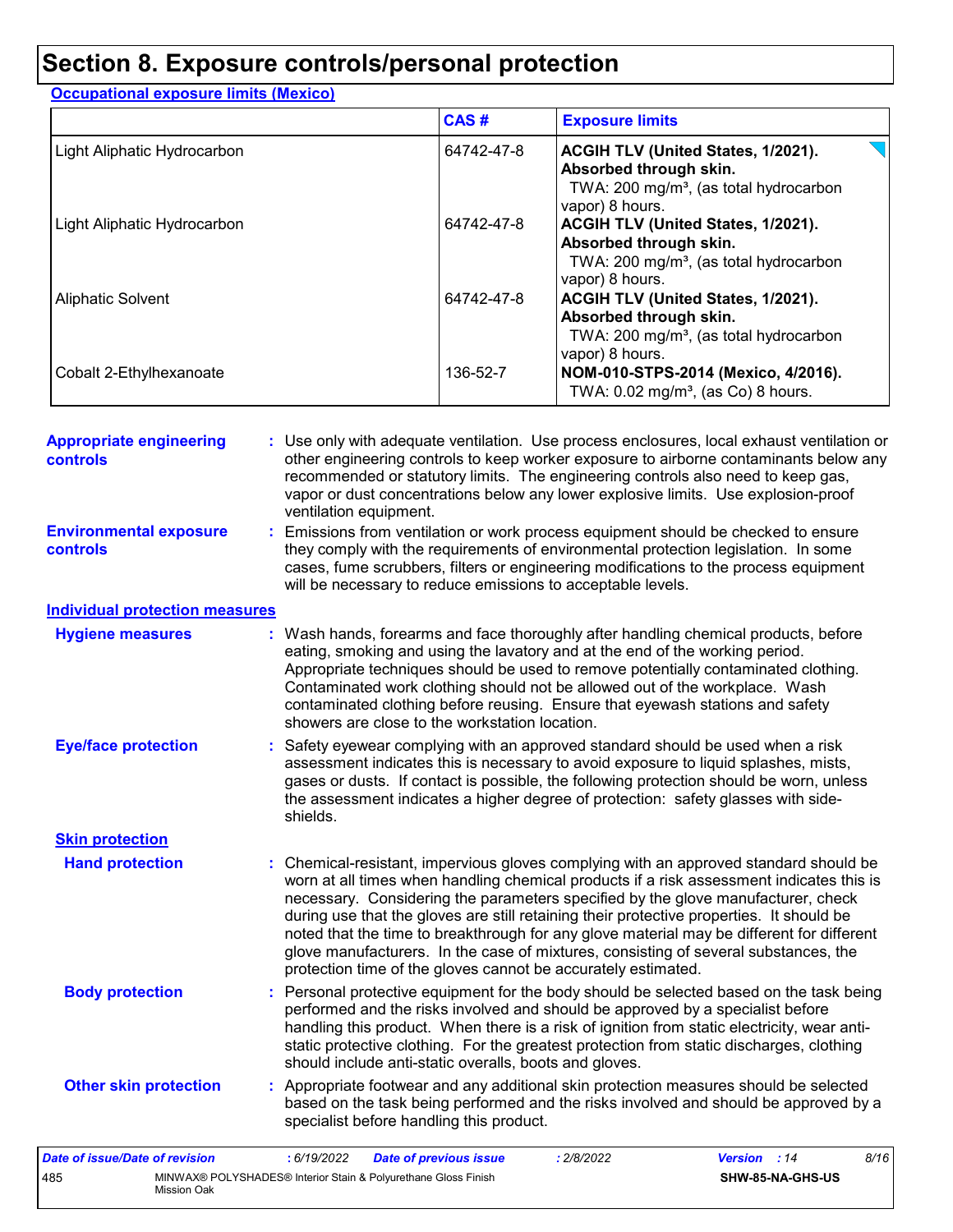### **Section 8. Exposure controls/personal protection**

**Respiratory protection :**

Based on the hazard and potential for exposure, select a respirator that meets the appropriate standard or certification. Respirators must be used according to a respiratory protection program to ensure proper fitting, training, and other important aspects of use.

### **Section 9. Physical and chemical properties**

The conditions of measurement of all properties are at standard temperature and pressure unless otherwise indicated.

| <b>Appearance</b>                                                 |    |                                                                |
|-------------------------------------------------------------------|----|----------------------------------------------------------------|
| <b>Physical state</b>                                             |    | $:$ Liquid.                                                    |
| Color                                                             |    | : Not available.                                               |
| Odor                                                              |    | : Not available.                                               |
| <b>Odor threshold</b>                                             |    | Not available.                                                 |
| рH                                                                |    | Not applicable.                                                |
| <b>Melting point/freezing point</b>                               |    | : Not available.                                               |
| <b>Boiling point, initial boiling</b><br>point, and boiling range |    | : $148^{\circ}$ C (298.4 $^{\circ}$ F)                         |
| <b>Flash point</b>                                                |    | : Closed cup: 41°C (105.8°F) [Pensky-Martens Closed Cup]       |
| <b>Evaporation rate</b>                                           |    | $0.13$ (butyl acetate = 1)                                     |
| <b>Flammability</b>                                               |    | Not available.                                                 |
| Lower and upper explosion<br>limit/flammability limit             |    | : Lower: $0.7\%$<br>Upper: 8.8%                                |
| <b>Vapor pressure</b>                                             |    | $: 0.25$ kPa (1.9 mm Hg)                                       |
| <b>Relative vapor density</b>                                     |    | : $5$ [Air = 1]                                                |
| <b>Relative density</b>                                           |    | : 0.89                                                         |
| <b>Solubility</b>                                                 |    | Not available.                                                 |
| <b>Partition coefficient: n-</b><br>octanol/water                 |    | : Not applicable.                                              |
| <b>Auto-ignition temperature</b>                                  |    | : Not available.                                               |
| <b>Decomposition temperature</b>                                  | ÷. | Not available.                                                 |
| <b>Viscosity</b>                                                  |    | Kinematic (40°C (104°F)): <20.5 mm <sup>2</sup> /s (<20.5 cSt) |
| <b>Molecular weight</b>                                           |    | Not applicable.                                                |
| <b>Aerosol product</b>                                            |    |                                                                |
| <b>Heat of combustion</b>                                         |    | : $21.367$ kJ/g                                                |

### **Section 10. Stability and reactivity**

| <b>Reactivity</b>                            | : No specific test data related to reactivity available for this product or its ingredients.                                                                                                                                               |
|----------------------------------------------|--------------------------------------------------------------------------------------------------------------------------------------------------------------------------------------------------------------------------------------------|
| <b>Chemical stability</b>                    | : The product is stable.                                                                                                                                                                                                                   |
| <b>Possibility of hazardous</b><br>reactions | : Under normal conditions of storage and use, hazardous reactions will not occur.                                                                                                                                                          |
| <b>Conditions to avoid</b>                   | : Avoid all possible sources of ignition (spark or flame). Do not pressurize, cut, weld,<br>braze, solder, drill, grind or expose containers to heat or sources of ignition. Do not<br>allow vapor to accumulate in low or confined areas. |

| Date of issue/Date of revision |             | : 6/19/2022 | <b>Date of previous issue</b>                                  | 2/8/2022 | <b>Version</b> : 14 |                         | 9/16 |
|--------------------------------|-------------|-------------|----------------------------------------------------------------|----------|---------------------|-------------------------|------|
| 485                            | Mission Oak |             | MINWAX® POLYSHADES® Interior Stain & Polyurethane Gloss Finish |          |                     | <b>SHW-85-NA-GHS-US</b> |      |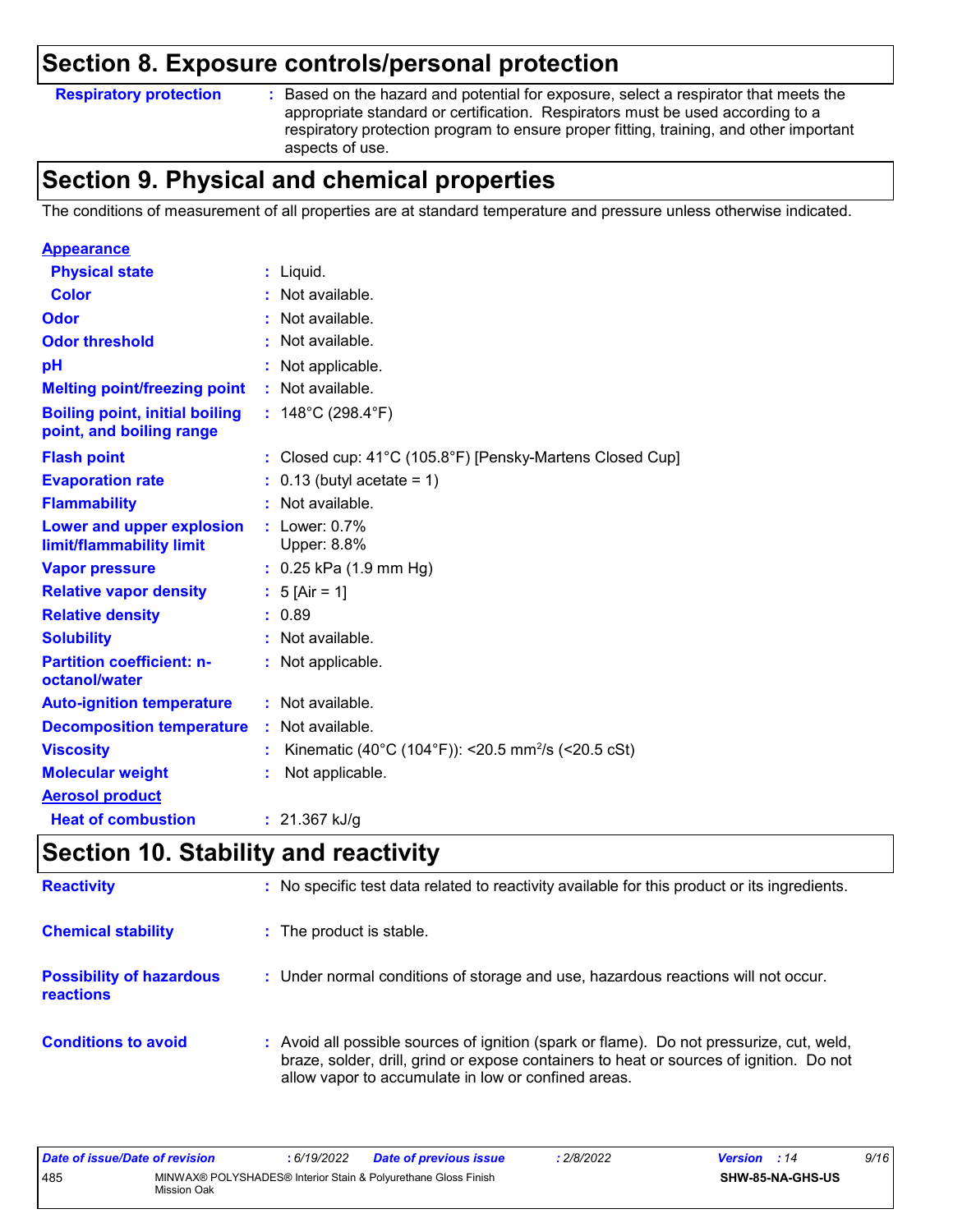### **Section 10. Stability and reactivity**

#### **Incompatible materials :**

: Reactive or incompatible with the following materials: oxidizing materials

**Hazardous decomposition products**

Under normal conditions of storage and use, hazardous decomposition products should **:** not be produced.

### **Section 11. Toxicological information**

#### **Information on toxicological effects**

#### **Acute toxicity**

| <b>Product/ingredient name</b> | <b>Result</b>                | <b>Species</b> | <b>Dose</b>               | <b>Exposure</b> |
|--------------------------------|------------------------------|----------------|---------------------------|-----------------|
| Light Aromatic Hydrocarbons    | LD50 Oral                    | Rat            | 8400 mg/kg                |                 |
| Cobalt 2-Ethylhexanoate        | ILD50 Dermal                 | Rabbit         | $>5$ g/kg                 |                 |
|                                | LD50 Oral                    | Rat            | 1.22 g/kg                 |                 |
| trimethylbenzene               | LD50 Oral                    | Rat            | 8970 mg/kg                |                 |
| Naphthenic Acid                | LD50 Oral                    | Rat            | $3$ g/kg                  |                 |
| 1,3,5-Trimethylbenzene         | LC50 Inhalation Vapor        | Rat            | $24000$ mg/m <sup>3</sup> | 4 hours         |
|                                | LD50 Oral                    | Rat            | 5000 mg/kg                |                 |
| 1,2,4-Trimethylbenzene         | <b>LC50 Inhalation Vapor</b> | Rat            | 18000 mg/m <sup>3</sup>   | 4 hours         |
|                                | LD50 Oral                    | Rat            | $5$ g/kg                  |                 |
| Methyl Ethyl Ketoxime          | LD50 Oral                    | Rat            | $930$ mg/kg               |                 |

#### **Irritation/Corrosion**

| <b>Product/ingredient name</b> | <b>Result</b>            | <b>Species</b> | <b>Score</b> | <b>Exposure</b>    | <b>Observation</b>       |
|--------------------------------|--------------------------|----------------|--------------|--------------------|--------------------------|
| Light Aromatic Hydrocarbons    | Eyes - Mild irritant     | Rabbit         |              | 24 hours 100       |                          |
| trimethylbenzene               | Eyes - Mild irritant     | Rabbit         |              | uL<br>24 hours 500 |                          |
|                                | Skin - Moderate irritant | l Rabbit       |              | mg<br>24 hours 500 |                          |
| 1,3,5-Trimethylbenzene         | Eyes - Mild irritant     | Rabbit         |              | mg<br>24 hours 500 | ٠                        |
|                                | Skin - Moderate irritant | Rabbit         |              | mg<br>24 hours 20  | $\blacksquare$           |
| Methyl Ethyl Ketoxime          | Eyes - Severe irritant   | Rabbit         |              | mg<br>100 uL       | $\overline{\phantom{0}}$ |

#### **Sensitization**

Not available.

#### **Mutagenicity**

Not available.

#### **Carcinogenicity**

Not available.

#### **Classification**

| <b>Product/ingredient name OSHA</b> |    | <b>NTP</b>                                       |  |
|-------------------------------------|----|--------------------------------------------------|--|
| Cobalt 2-Ethylhexanoate             | 2Β | Reasonably anticipated to be a human carcinogen. |  |

#### **Reproductive toxicity**

Not available.

#### **Teratogenicity**

Not available.

#### **Specific target organ toxicity (single exposure)**

| Date of issue/Date of revision |                                                                               | : 6/19/2022 | Date of previous issue | 2/8/2022 | <b>Version</b> : 14 |                  | 10/16 |
|--------------------------------|-------------------------------------------------------------------------------|-------------|------------------------|----------|---------------------|------------------|-------|
| 485                            | MINWAX® POLYSHADES® Interior Stain & Polyurethane Gloss Finish<br>Mission Oak |             |                        |          |                     | SHW-85-NA-GHS-US |       |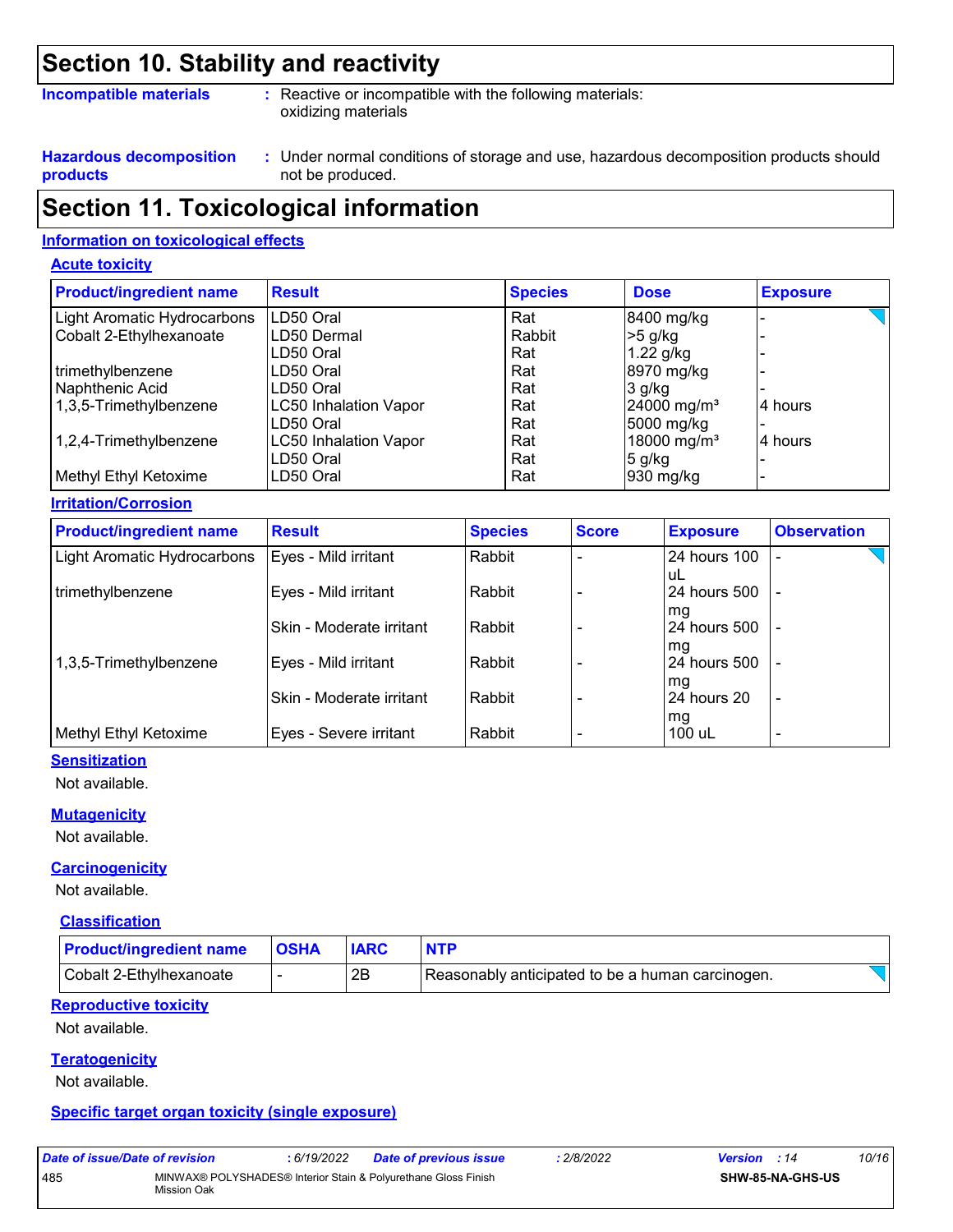### **Section 11. Toxicological information**

| <b>Name</b>                 | <b>Category</b> | <b>Route of</b><br>exposure | <b>Target organs</b>                          |
|-----------------------------|-----------------|-----------------------------|-----------------------------------------------|
| Light Aliphatic Hydrocarbon | Category 3      |                             | <b>Respiratory tract</b><br>irritation        |
|                             | Category 3      |                             | Narcotic effects                              |
| Light Aliphatic Hydrocarbon | Category 3      |                             | Respiratory tract<br>irritation               |
|                             | Category 3      |                             | Narcotic effects                              |
| <b>Aliphatic Solvent</b>    | Category 3      |                             | Respiratory tract<br>irritation               |
|                             | Category 3      |                             | Narcotic effects                              |
| Light Aromatic Hydrocarbons | Category 3      |                             | <b>Respiratory tract</b><br>irritation        |
|                             | Category 3      |                             | Narcotic effects                              |
| 1,3,5-Trimethylbenzene      | Category 3      |                             | <b>Respiratory tract</b><br><b>irritation</b> |
| 1,2,4-Trimethylbenzene      | Category 3      |                             | Respiratory tract<br>l irritation.            |
| Methyl Ethyl Ketoxime       | Category 1      |                             | upper respiratory<br>tract                    |
|                             | Category 3      |                             | Narcotic effects                              |

#### **Specific target organ toxicity (repeated exposure)**

| <b>Name</b>                 | <b>Category</b> | <b>Route of</b><br>exposure | <b>Target organs</b> |
|-----------------------------|-----------------|-----------------------------|----------------------|
| Light Aliphatic Hydrocarbon | Category 2      |                             |                      |
| Light Aliphatic Hydrocarbon | Category 2      |                             |                      |
| <b>Aliphatic Solvent</b>    | Category 2      |                             |                      |
| Light Aromatic Hydrocarbons | Category 2      |                             |                      |
| Methyl Ethyl Ketoxime       | Category 2      |                             | blood system         |

#### **Aspiration hazard**

| <b>Name</b>                 | <b>Result</b>                         |
|-----------------------------|---------------------------------------|
| Light Aliphatic Hydrocarbon | <b>ASPIRATION HAZARD - Category 1</b> |
| Light Aliphatic Hydrocarbon | <b>ASPIRATION HAZARD - Category 1</b> |
| <b>Aliphatic Solvent</b>    | <b>ASPIRATION HAZARD - Category 1</b> |
| Light Aromatic Hydrocarbons | <b>ASPIRATION HAZARD - Category 1</b> |
| trimethylbenzene            | <b>ASPIRATION HAZARD - Category 1</b> |
| 1,3,5-Trimethylbenzene      | <b>ASPIRATION HAZARD - Category 1</b> |
| 1,2,4-Trimethylbenzene      | <b>ASPIRATION HAZARD - Category 1</b> |

#### **Information on the likely :** Not available.

#### **routes of exposure Inhalation :** Can cause central nervous system (CNS) depression. May cause drowsiness or dizziness. May cause respiratory irritation. Can cause central nervous system (CNS) depression. May be fatal if swallowed and enters airways. **Ingestion : Skin contact :** May cause an allergic skin reaction. **Eye contact :** No known significant effects or critical hazards. **Potential acute health effects**

|             | Symptoms related to the physical, chemical and toxicological characteristics |  |
|-------------|------------------------------------------------------------------------------|--|
| Eye contact | : No specific data.                                                          |  |

| Date of issue/Date of revision |                                                                               | : 6/19/2022 | <b>Date of previous issue</b> | : 2/8/2022 | <b>Version</b> : 14 |                         | 11/16 |
|--------------------------------|-------------------------------------------------------------------------------|-------------|-------------------------------|------------|---------------------|-------------------------|-------|
| 485                            | MINWAX® POLYSHADES® Interior Stain & Polyurethane Gloss Finish<br>Mission Oak |             |                               |            |                     | <b>SHW-85-NA-GHS-US</b> |       |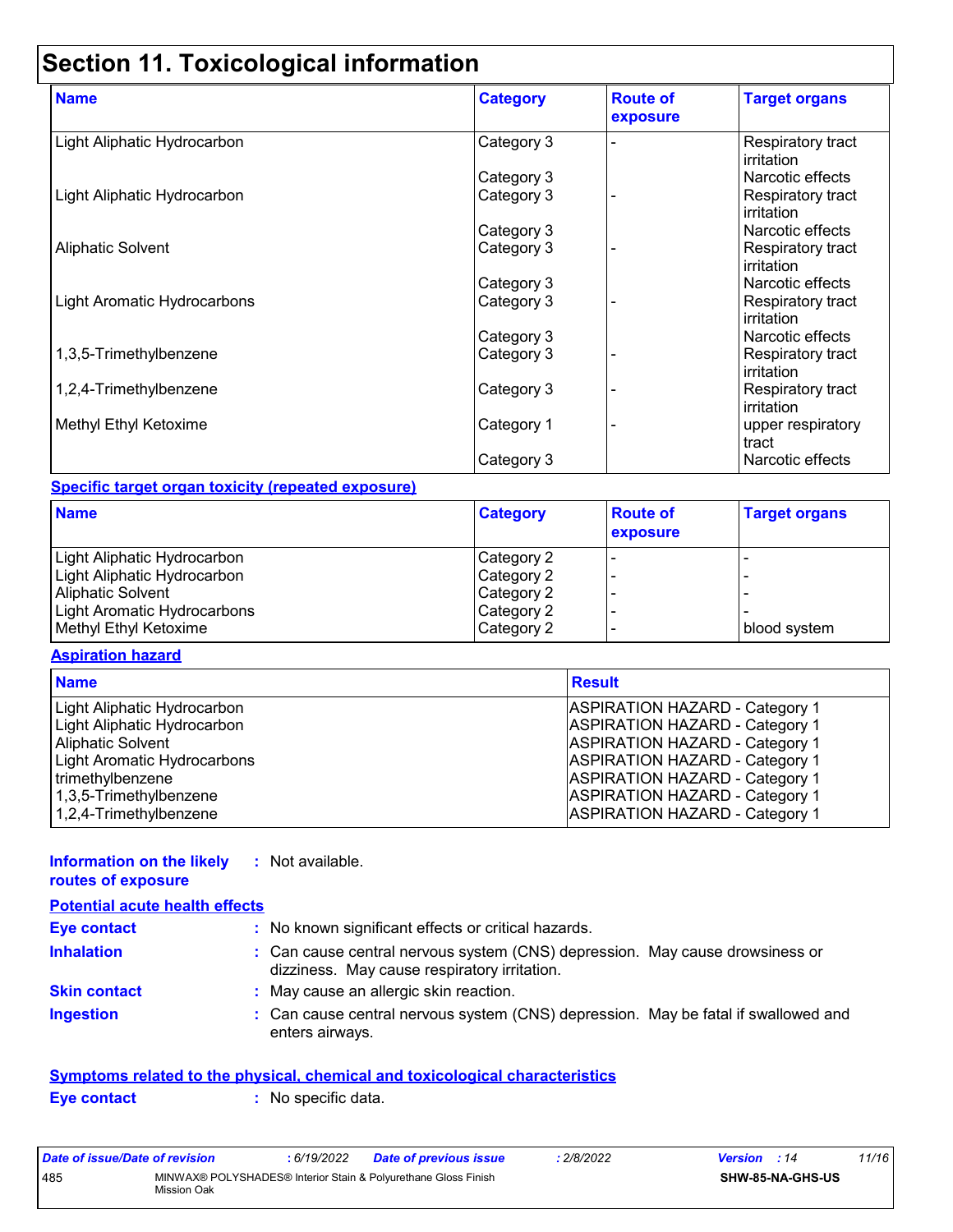# **Section 11. Toxicological information**

| <b>Inhalation</b>   | : Adverse symptoms may include the following:<br>respiratory tract irritation<br>coughing<br>nausea or vomiting<br>headache<br>drowsiness/fatigue<br>dizziness/vertigo<br>unconsciousness<br>reduced fetal weight<br>increase in fetal deaths<br>skeletal malformations |
|---------------------|-------------------------------------------------------------------------------------------------------------------------------------------------------------------------------------------------------------------------------------------------------------------------|
| <b>Skin contact</b> | : Adverse symptoms may include the following:<br>irritation<br>redness<br>reduced fetal weight<br>increase in fetal deaths<br>skeletal malformations                                                                                                                    |
| <b>Ingestion</b>    | : Adverse symptoms may include the following:<br>nausea or vomiting<br>reduced fetal weight<br>increase in fetal deaths<br>skeletal malformations                                                                                                                       |

|                                              | Delayed and immediate effects and also chronic effects from short and long term exposure                                                                                       |
|----------------------------------------------|--------------------------------------------------------------------------------------------------------------------------------------------------------------------------------|
| <b>Short term exposure</b>                   |                                                                                                                                                                                |
| <b>Potential immediate</b><br><b>effects</b> | : Not available.                                                                                                                                                               |
| <b>Potential delayed effects</b>             | : Not available.                                                                                                                                                               |
| <b>Long term exposure</b>                    |                                                                                                                                                                                |
| <b>Potential immediate</b><br><b>effects</b> | : Not available.                                                                                                                                                               |
| <b>Potential delayed effects</b>             | : Not available.                                                                                                                                                               |
| <b>Potential chronic health effects</b>      |                                                                                                                                                                                |
| Not available.                               |                                                                                                                                                                                |
| <b>General</b>                               | : May cause damage to organs through prolonged or repeated exposure. Once<br>sensitized, a severe allergic reaction may occur when subsequently exposed to very low<br>levels. |
| <b>Carcinogenicity</b>                       | : Suspected of causing cancer. Risk of cancer depends on duration and level of<br>exposure.                                                                                    |
| <b>Mutagenicity</b>                          | : No known significant effects or critical hazards.                                                                                                                            |
| <b>Teratogenicity</b>                        | : No known significant effects or critical hazards.                                                                                                                            |
| <b>Developmental effects</b>                 | : No known significant effects or critical hazards.                                                                                                                            |
| <b>Fertility effects</b>                     | : May damage fertility.                                                                                                                                                        |

**Numerical measures of toxicity** Not available. **Acute toxicity estimates**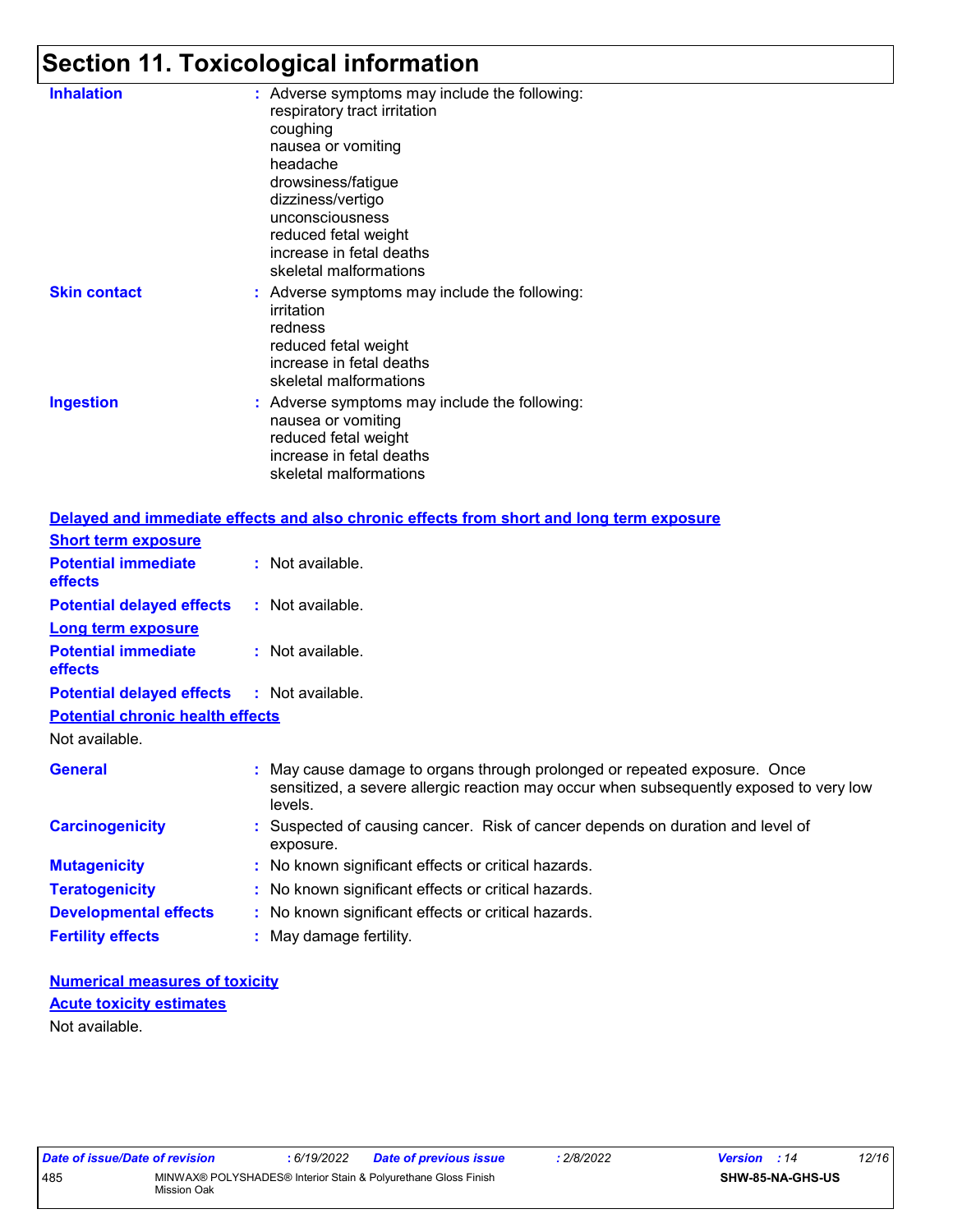### **Section 12. Ecological information**

#### **Toxicity**

| <b>Product/ingredient name</b> | <b>Result</b>                      | <b>Species</b>                                 | <b>Exposure</b> |
|--------------------------------|------------------------------------|------------------------------------------------|-----------------|
| Light Aliphatic Hydrocarbon    | Acute LC50 2200 µg/l Fresh water   | Fish - Lepomis macrochirus                     | 4 days          |
| Light Aliphatic Hydrocarbon    | Acute LC50 2200 µg/l Fresh water   | Fish - Lepomis macrochirus                     | 4 days          |
| <b>Aliphatic Solvent</b>       | Acute LC50 2200 µg/l Fresh water   | Fish - Lepomis macrochirus                     | 4 days          |
| trimethylbenzene               | Acute LC50 5600 µg/l Marine water  | <b>Crustaceans - Palaemonetes</b><br>pugio     | 48 hours        |
| Naphthenic Acid                | Acute EC50 26000 µg/l Fresh water  | Algae - Navicula seminulum                     | 96 hours        |
|                                | Acute LC50 5600 µg/l Fresh water   | Fish - Lepomis macrochirus                     | 96 hours        |
| 1,3,5-Trimethylbenzene         | Acute LC50 13000 µg/l Marine water | Crustaceans - Cancer magister -<br>Zoea        | 48 hours        |
|                                | Acute LC50 12520 µg/l Fresh water  | Fish - Carassius auratus                       | 96 hours        |
|                                | Chronic NOEC 400 µg/l Fresh water  | Daphnia - Daphnia magna                        | 21 days         |
| 1,2,4-Trimethylbenzene         | Acute LC50 4910 µg/l Marine water  | Crustaceans - Elasmopus<br>pectenicrus - Adult | 48 hours        |
|                                | Acute LC50 7720 µg/l Fresh water   | Fish - Pimephales promelas                     | 96 hours        |
| Methyl Ethyl Ketoxime          | Acute LC50 843000 µg/l Fresh water | Fish - Pimephales promelas                     | 96 hours        |

#### **Persistence and degradability**

| <b>Product/ingredient name</b> | <b>Aquatic half-life</b> | <b>Photolysis</b> | Biodegradability |
|--------------------------------|--------------------------|-------------------|------------------|
| Light Aromatic Hydrocarbons    |                          |                   | Readily          |

#### **Bioaccumulative potential**

| <b>Product/ingredient name</b> | $LoaPow$ | <b>BCF</b>    | <b>Potential</b> |
|--------------------------------|----------|---------------|------------------|
| Light Aromatic Hydrocarbons    |          | 10 to 2500    | high             |
| Cobalt 2-Ethylhexanoate        |          | 15600         | high             |
| 1,3,5-Trimethylbenzene         |          | 161           | low              |
| 1,2,4-Trimethylbenzene         | -        | 243           | low              |
| Methyl Ethyl Ketoxime          |          | $12.5$ to 5.8 | low              |

#### **Mobility in soil**

| <b>Soil/water partition</b> | : Not available. |
|-----------------------------|------------------|
| <b>coefficient (Koc)</b>    |                  |

**Other adverse effects** : No known significant effects or critical hazards.

### **Section 13. Disposal considerations**

The generation of waste should be avoided or minimized wherever possible. Disposal of this product, solutions and any by-products should at all times comply with the requirements of environmental protection and waste disposal legislation and any regional local authority requirements. Dispose of surplus and non-recyclable products via a licensed waste disposal contractor. Waste should not be disposed of untreated to the sewer unless fully compliant with the requirements of all authorities with jurisdiction. Waste packaging should be recycled. Incineration or landfill should only be considered when recycling is not feasible. This material and its container must be disposed of in a safe way. Care should be taken when handling emptied containers that have not been cleaned or rinsed out. Empty containers or liners may retain some product residues. Vapor from product residues may create a highly flammable or explosive atmosphere inside the container. Do not cut, weld or grind used containers unless they have been cleaned thoroughly internally. Avoid dispersal of spilled material and runoff and contact with soil, waterways, drains and sewers. **Disposal methods :**

| Date of issue/Date of revision |                                                                               | 6/19/2022 | Date of previous issue | 2/8/2022 | <b>Version</b> : 14 |                         | 13/16 |
|--------------------------------|-------------------------------------------------------------------------------|-----------|------------------------|----------|---------------------|-------------------------|-------|
| 485                            | MINWAX® POLYSHADES® Interior Stain & Polyurethane Gloss Finish<br>Mission Oak |           |                        |          |                     | <b>SHW-85-NA-GHS-US</b> |       |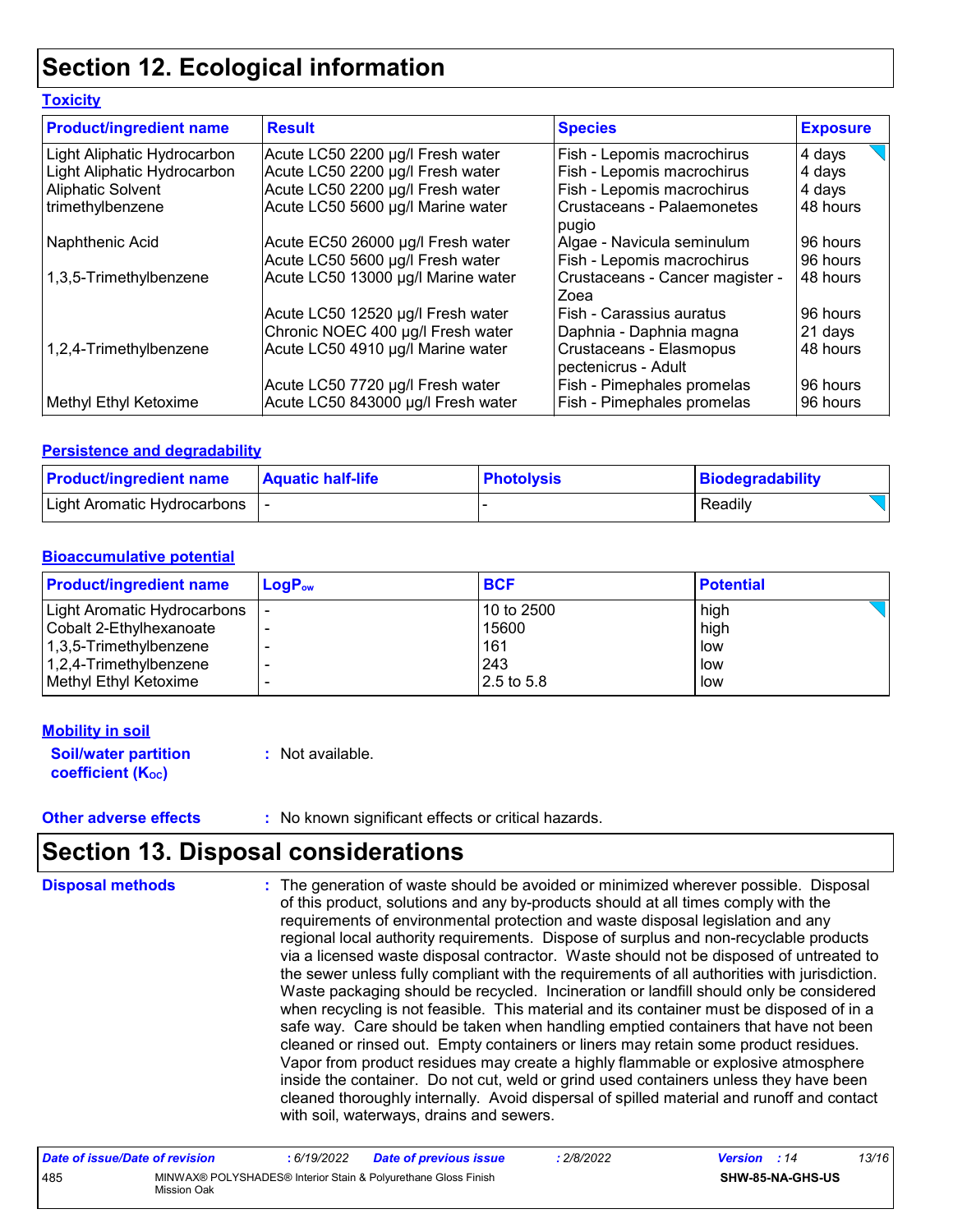|  | <b>Section 14. Transport information</b> |  |
|--|------------------------------------------|--|
|--|------------------------------------------|--|

|                                                                                                   | <b>DOT</b><br><b>Classification</b>                                                                                                                                                                                                                               | <b>TDG</b><br><b>Classification</b>                                                                                                                                                                                                                                                                                                                                                                                                                                                                                                                                                                                                                                                 | <b>Mexico</b><br><b>Classification</b> | <b>IATA</b>    | <b>IMDG</b>                                |
|---------------------------------------------------------------------------------------------------|-------------------------------------------------------------------------------------------------------------------------------------------------------------------------------------------------------------------------------------------------------------------|-------------------------------------------------------------------------------------------------------------------------------------------------------------------------------------------------------------------------------------------------------------------------------------------------------------------------------------------------------------------------------------------------------------------------------------------------------------------------------------------------------------------------------------------------------------------------------------------------------------------------------------------------------------------------------------|----------------------------------------|----------------|--------------------------------------------|
| <b>UN number</b>                                                                                  | <b>UN1263</b>                                                                                                                                                                                                                                                     | <b>UN1263</b>                                                                                                                                                                                                                                                                                                                                                                                                                                                                                                                                                                                                                                                                       | <b>UN1263</b>                          | <b>UN1263</b>  | <b>UN1263</b>                              |
| <b>UN proper</b><br>shipping name                                                                 | <b>PAINT</b>                                                                                                                                                                                                                                                      | <b>PAINT</b>                                                                                                                                                                                                                                                                                                                                                                                                                                                                                                                                                                                                                                                                        | <b>PAINT</b>                           | <b>PAINT</b>   | <b>PAINT</b>                               |
| <b>Transport</b><br>hazard class(es)                                                              | $\overline{3}$                                                                                                                                                                                                                                                    | $\mathbf{3}$                                                                                                                                                                                                                                                                                                                                                                                                                                                                                                                                                                                                                                                                        | $\mathfrak{S}$                         | 3              | 3                                          |
| <b>Packing group</b>                                                                              | $\mathbf{III}$                                                                                                                                                                                                                                                    | $\begin{array}{c} \hline \end{array}$                                                                                                                                                                                                                                                                                                                                                                                                                                                                                                                                                                                                                                               | $\mathop{\rm III}$                     | $\mathbf{III}$ | $\mathbf{III}$                             |
| <b>Environmental</b><br>hazards                                                                   | No.                                                                                                                                                                                                                                                               | No.                                                                                                                                                                                                                                                                                                                                                                                                                                                                                                                                                                                                                                                                                 | No.                                    | No.            | No.                                        |
| <b>Additional</b><br><b>information</b>                                                           | This product may<br>be re-classified as<br>"Combustible<br>Liquid," unless<br>transported by<br>vessel or aircraft.<br>Non-bulk<br>packages (less<br>than or equal to<br>119 gal) of<br>combustible<br>liquids are not<br>regulated as<br>hazardous<br>materials. | Product classified<br>as per the<br>following sections<br>of the<br>Transportation of<br>Dangerous Goods<br>Regulations:<br>2.18-2.19 (Class<br>3).                                                                                                                                                                                                                                                                                                                                                                                                                                                                                                                                 |                                        |                | <b>Emergency</b><br>schedules F-E, S-<br>E |
|                                                                                                   | <b>ERG No.</b>                                                                                                                                                                                                                                                    | <b>ERG No.</b>                                                                                                                                                                                                                                                                                                                                                                                                                                                                                                                                                                                                                                                                      | <b>ERG No.</b>                         |                |                                            |
|                                                                                                   | 128                                                                                                                                                                                                                                                               | 128                                                                                                                                                                                                                                                                                                                                                                                                                                                                                                                                                                                                                                                                                 | 128                                    |                |                                            |
| <b>Special precautions for user :</b><br><b>Transport in bulk according</b><br>to IMO instruments | : Not available.                                                                                                                                                                                                                                                  | Multi-modal shipping descriptions are provided for informational purposes and do not<br>consider container sizes. The presence of a shipping description for a particular<br>mode of transport (sea, air, etc.), does not indicate that the product is packaged<br>suitably for that mode of transport. All packaging must be reviewed for suitability<br>prior to shipment, and compliance with the applicable regulations is the sole<br>responsibility of the person offering the product for transport. People loading and<br>unloading dangerous goods must be trained on all of the risks deriving from the<br>substances and on all actions in case of emergency situations. |                                        |                |                                            |

**Proper shipping name :**

: Not available.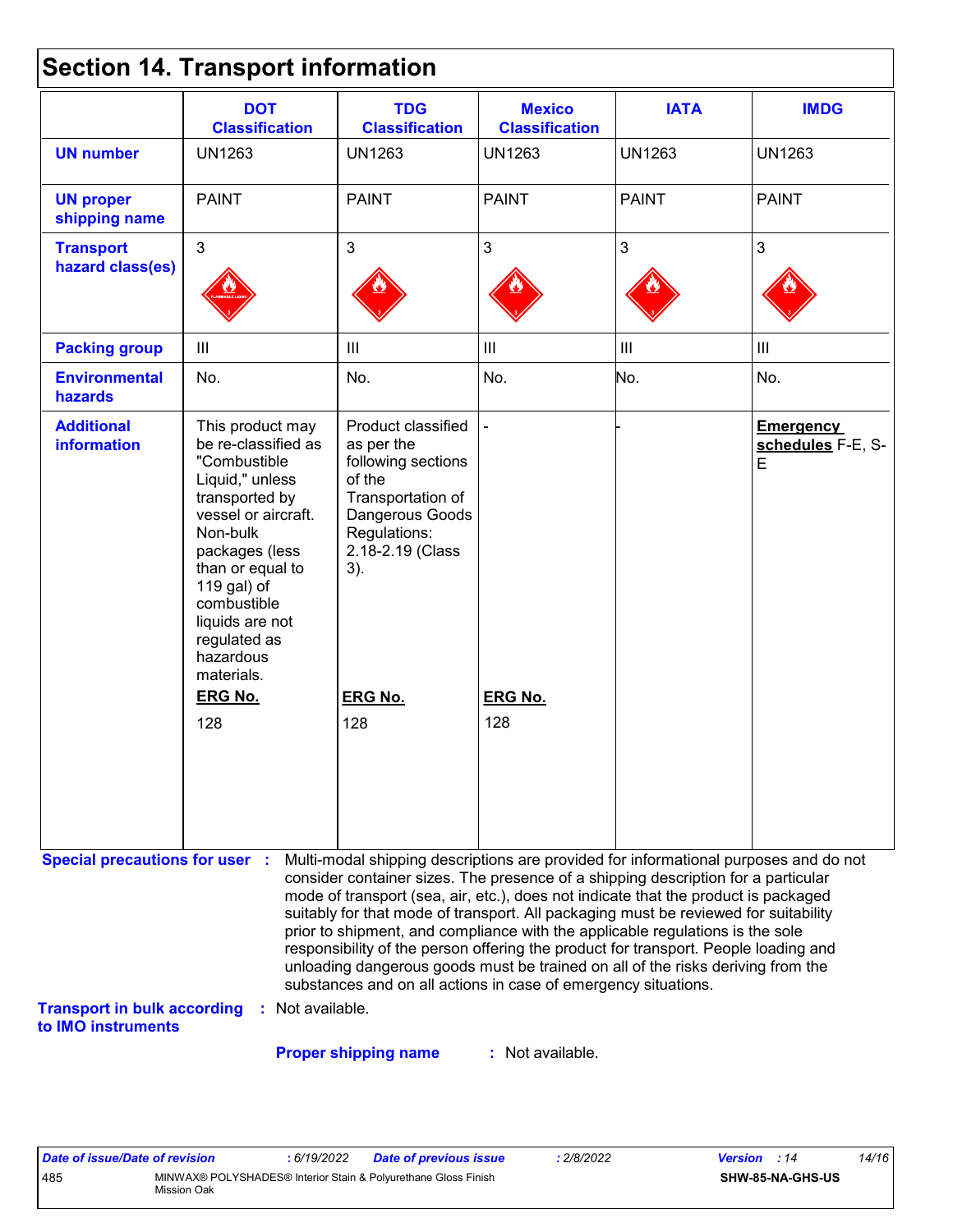### **Section 15. Regulatory information**

#### **SARA 313**

SARA 313 (40 CFR 372.45) supplier notification can be found on the Environmental Data Sheet.

#### **California Prop. 65**

WARNING: This product contains chemicals known to the State of California to cause cancer and birth defects or other reproductive harm.

**International regulations**

| <b>International lists</b> | Australia inventory (AIIC): Not determined.                  |
|----------------------------|--------------------------------------------------------------|
|                            | China inventory (IECSC): Not determined.                     |
|                            | Japan inventory (CSCL): Not determined.                      |
|                            | Japan inventory (ISHL): Not determined.                      |
|                            | Korea inventory (KECI): Not determined.                      |
|                            | New Zealand Inventory of Chemicals (NZIoC): Not determined.  |
|                            | Philippines inventory (PICCS): Not determined.               |
|                            | Taiwan Chemical Substances Inventory (TCSI): Not determined. |
|                            | Thailand inventory: Not determined.                          |
|                            | Turkey inventory: Not determined.                            |
|                            | Vietnam inventory: Not determined.                           |
|                            |                                                              |

### **Section 16. Other information**

**Hazardous Material Information System (U.S.A.)**



**The customer is responsible for determining the PPE code for this material. For more information on HMIS® Personal Protective Equipment (PPE) codes, consult the HMIS® Implementation Manual.**

**Caution: HMIS® ratings are based on a 0-4 rating scale, with 0 representing minimal hazards or risks, and 4 representing significant hazards or risks. Although HMIS® ratings and the associated label are not required on SDSs or products leaving a facility under 29 CFR 1910.1200, the preparer may choose to provide them. HMIS® ratings are to be used with a fully implemented HMIS® program. HMIS® is a registered trademark and service mark of the American Coatings Association, Inc.**

**Procedure used to derive the classification**

| <b>Classification</b>                                                                           | <b>Justification</b>  |
|-------------------------------------------------------------------------------------------------|-----------------------|
| FLAMMABLE LIQUIDS - Category 3                                                                  | On basis of test data |
| <b>SKIN SENSITIZATION - Category 1</b>                                                          | Calculation method    |
| CARCINOGENICITY - Category 2                                                                    | Calculation method    |
| TOXIC TO REPRODUCTION - Category 1B                                                             | Calculation method    |
| SPECIFIC TARGET ORGAN TOXICITY (SINGLE EXPOSURE) (Respiratory tract<br>irritation) - Category 3 | Calculation method    |
| SPECIFIC TARGET ORGAN TOXICITY (SINGLE EXPOSURE) (Narcotic effects) -<br>Category 3             | lCalculation method   |
| SPECIFIC TARGET ORGAN TOXICITY (REPEATED EXPOSURE) - Category 2                                 | Calculation method    |
| <b>ASPIRATION HAZARD - Category 1</b>                                                           | Calculation method    |
| Hietory                                                                                         |                       |

#### **History**

| Date of printing                  | : 6/19/2022 |
|-----------------------------------|-------------|
| Date of issue/Date of<br>revision | : 6/19/2022 |
| Date of previous issue            | : 2/8/2022  |
| <b>Version</b>                    | : 14        |